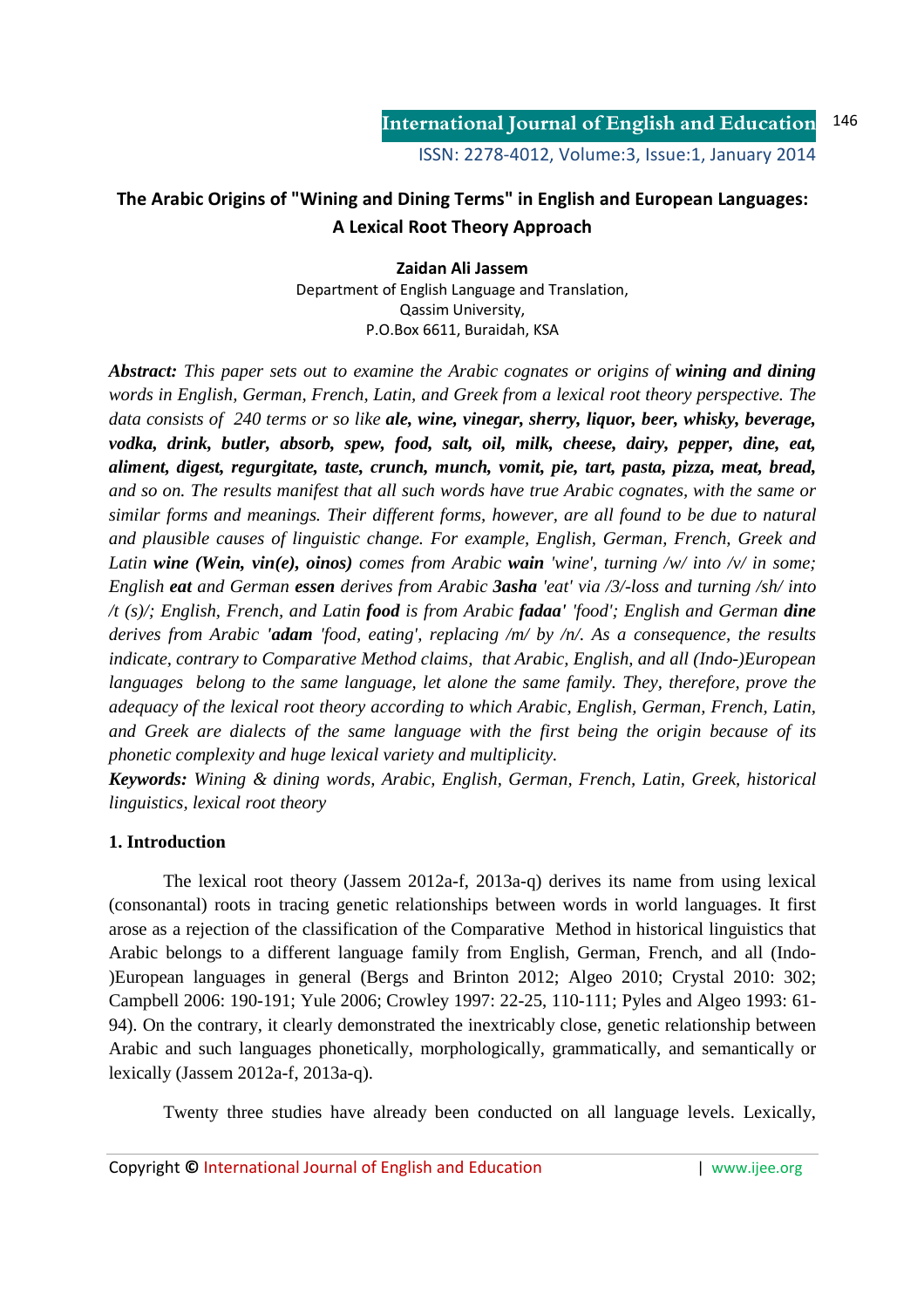#### **International Journal of English and Education** 147

ISSN: 2278-4012, Volume:3, Issue:1, January 2014

fifteen studies successfully traced the Arabic origins of English, German, French, Latin, Greek and Sanskrit words in key semantic fields- namely, numeral words (Jassem 2012a), common religious terms (Jassem 2012b), water and sea terms (Jassem 2013d), air and fire terms (Jassem 2013e), celestial and terrestrial terms (Jassem 2013f), animal terms (Jassem (2013g), body part terms (Jassem 2013h), speech and writing terms (Jassem 2013i), time words (Jassem 2013j), family words (Jassem 2013k), cutting and breaking words (Jassem 2013m), movement and action words (Jassem 2013n), perceptual and sensual words (Jassem 2013o), cognitive and mental words (Jassem 2013p), and love and sexual words (Jassem 2013q). Morphologically, three studies established the Arabic origins of English, German, French, Latin, and Greek inflectional 'plural and gender' markers (Jassem 2012f), derivational morphemes (Jassem 2013a), and negative particles (Jassem 2013b). Grammatically, four papers described the Arabic origins of English, German, French, Latin, Greek, and Sanskrit personal pronouns (Jassem 2012c, 2013l), determiners (Jassem 2012d), and verb 'to be' forms (Jassem 2012e). Phonetically, although this recurred in all the studies above, Jassem (2013c) outlined the English, German, French, Latin, and Greek cognates of Arabic back consonants: viz., the glottals, pharyngeals, uvulars, and velars. In all such studies, Arabic and English words, for example, were true cognates with similar or identical forms and meanings, whose different forms are due to natural and plausible causes and courses of linguistic change.

The remainder of this paper comprises four sections: (i) research methods, (ii) results, (iii) discussion, and (iv) conclusion**.**

## **2. Research Methods**

## *2.1 The Data*

The data consists of 240 *wining* and *dining* terms such as *ale, wine, vinegar, sherry, liquor, beer, whisky, beverage, vodka, drink, butler, absorb, spew, food, salt, oil, milk, cheese, dairy, pepper, dine, eat, aliment, digest, regurgitate, taste, crunch, munch, vomit, pie, tart, pasta, pizza, meat, bread*, and so on. Their selection has been based on the author's knowledge of their frequency and use and English dictionaries and thesauri. To facilitate reference, they will be arranged alphabetically together with brief linguistic comments in (3.) below.

Concerning etymological data for English and European languages, all references are for Harper (2012); for Arabic, they are for Altha3aalibi (2011: 205-08, 289-98), Ibn Seedah (1996: 4/118-49) for food, (1996: 5/7-10, 24) for baking and eating, and (1996: 11/72-90) for wines with over 100 terms, and Ibn Manzoor (2013) in the main.

In transcribing the data, normal spelling is used for practical purposes; nevertheless, certain symbols were used for unique Arabic sounds, including  $/2 \& 3/$  for the voiceless and voiced pharyngeal fricatives respectively, /kh & gh/ for the voiceless and voiced velar fricatives each, capital letters for the emphatic counterparts of plain consonants  $/t$ , d, dh, & s/, and  $\frac{1}{t}$  for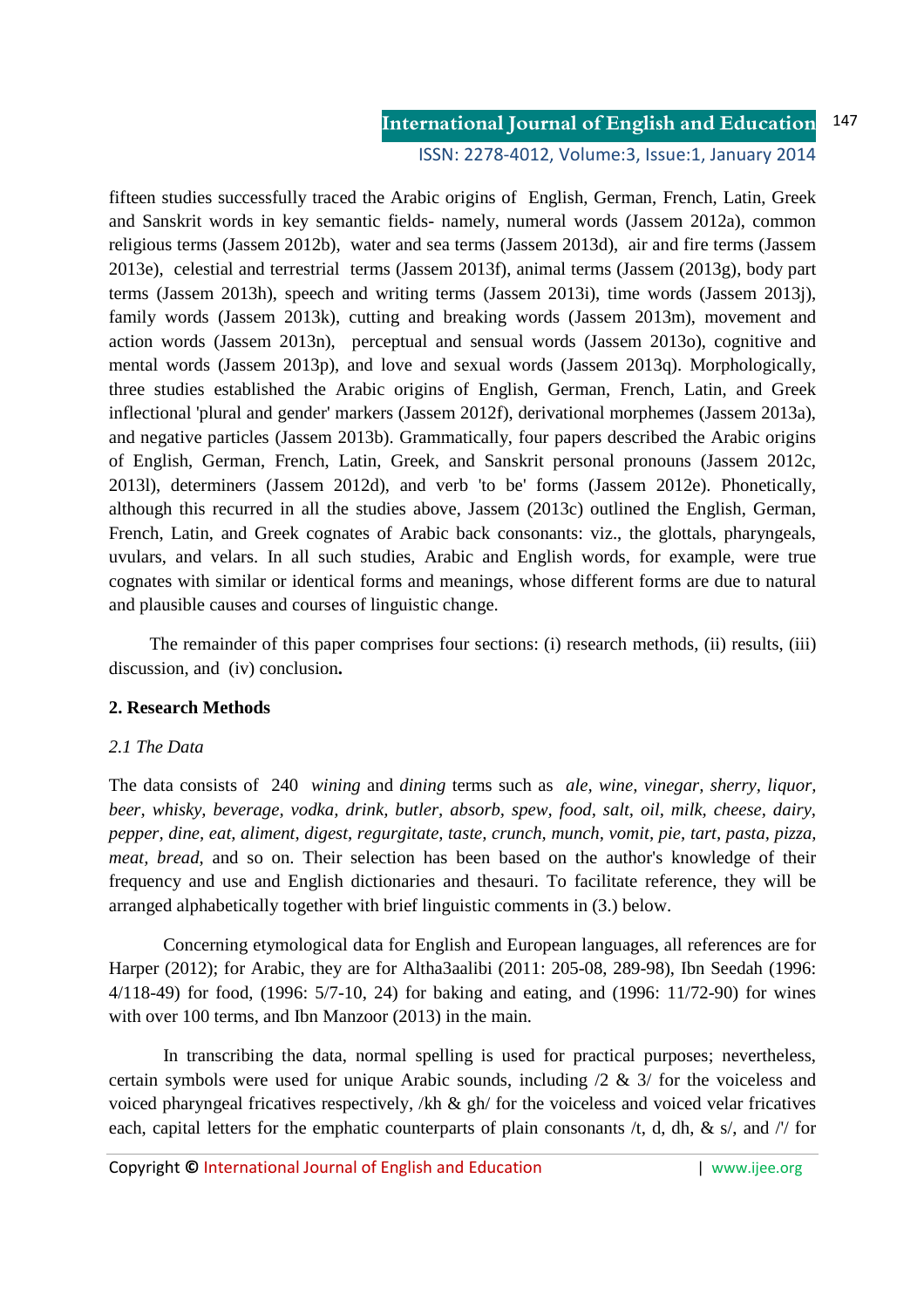the glottal stop (Jassem 2013c).

The above *wining* and *dining* words can produce fully natural texts on their own in today's English, e.g.,

All drink and eat. Butlers serve wines, beers, whiskies, champagnes, vodkas, aqua vitae, and lagers. Chefs serve foods, meals, and banquets. Cooks cook meals; they fry, roast and grill meat. Bakers bake bread, pastas, tarts, and pies. People wine and dine, drinking milk, juice, and water and eating fruits, vegetables, soup, fish, and meat. Food nourishes; wine delights a little, spoils a lot. Bon appetite.

Every word in the above fully natural English text has a true Arabic cognate as will be shown in the analysis below.

# *2.2 Data Analysis*

# 2.2.1 Theoretical Framework: The Lexical Root Theory

 The analysis of the data utilizes the lexical root theory as a theoretical framework (Jassem 2012a-f, 2013a-q). It is so called because of employing the lexical (consonantal) root in examining genetic relationships between words such as the derivation of *observation* from *serve*  (or simply *srv*). The major reason stems from the fact that the consonantal root carries and determines the basic meaning of the word irrespective of its affixation such as *observation*. Historically speaking, classical and modern Arabic dictionaries (e.g., Ibn Manzoor 1974, 2013) used consonantal roots in listing lexical entries, a practice first founded by Alkhaleel, an  $8<sup>th</sup>$ century linguist, lexicographer, musician, and mathematician (Jassem 2012e).

The lexical root theory is comprised of a theoretical principle or hypothesis and five practical procedures of analysis. The principle states that:

Arabic and English as well as the so-called Indo-European languages are not only genetically related but also are directly descended from one language, which may be Arabic in the end. In fact, it claims in its strongest version that they are all dialects of the same language, whose differences are due to natural and plausible causes and courses of linguistic change.

To empirically prove that, five applied procedures are used in data collection and analysis: namely, (i) methodological, (ii) lexicological, (iii) linguistic, (iv) relational, and (v) comparative/historical. As all have been reasonably described in the above studies (Jassem 2012a-f, 2013a-n), a brief summary will suffice here.

Firstly, the methodological procedure concerns data collection, selection, and statistical analysis. Apart from loan words, *all* language words, affixes, and phonemes are amenable to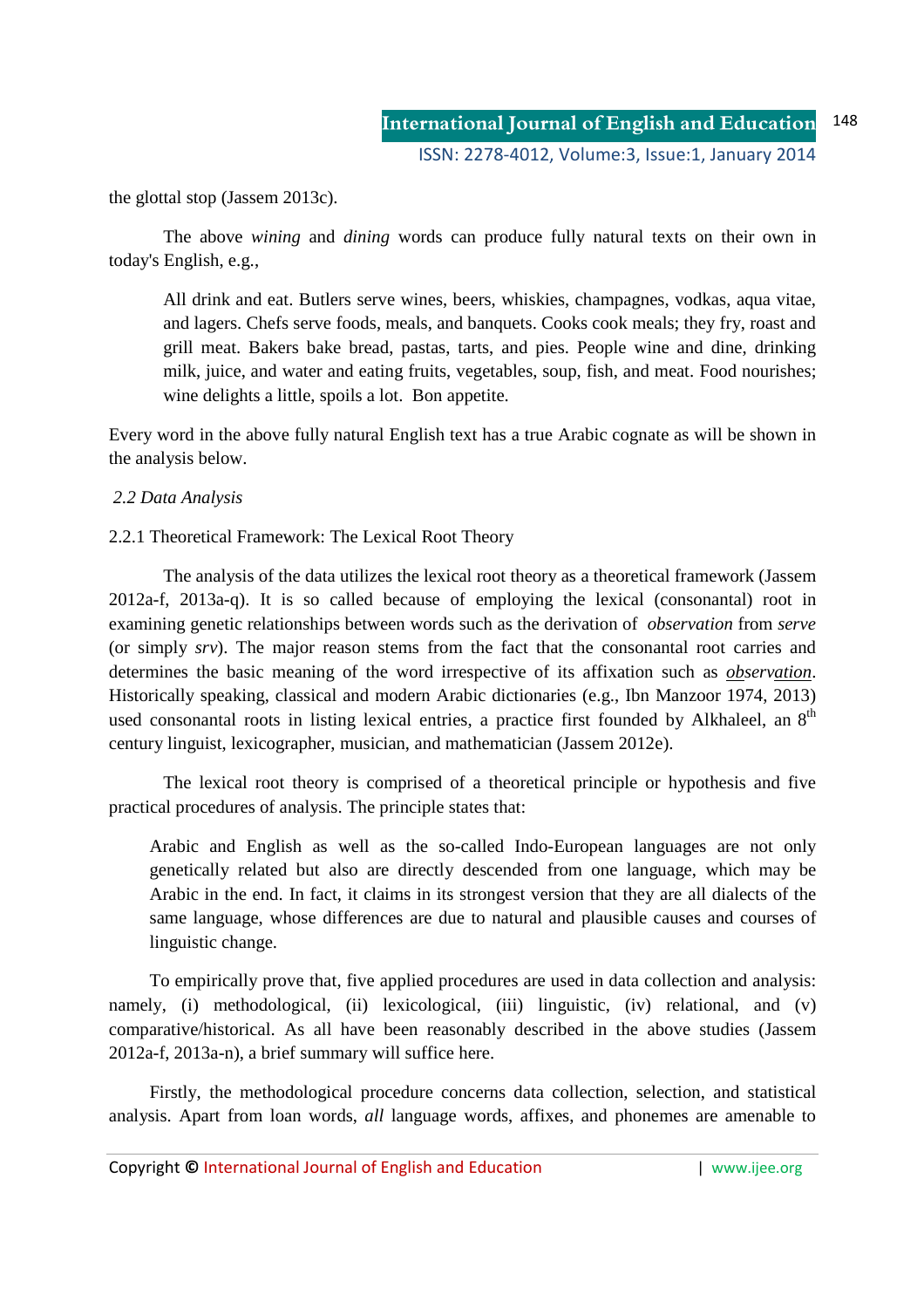#### **International Journal of English and Education** ISSN: 2278-4012, Volume:3, Issue:1, January 2014 149

investigation, and *not only* the core vocabulary as is the common practice in the field (Crystal 2010; Pyles and Algeo 1993: 76-77; Crowley 1997: 88-90, 175-178). However, data selection is practically inevitable since no single study can accomplish that at one time, no matter how ambitious it might be. The most appropriate way for approaching that goal would be to use semantic fields such as the present and the above topics. Cumulative evidence from such findings will aid in formulating rules and laws of language change at a later stage (cf. Jassem 2012f, 2013a-f). The statistical analysis employs the percentage formula (see 2.2 below).

Secondly, the lexicological procedure is the initial step in the analysis. Words are analyzed by (i) deleting affixes (e.g., *explained*  $\rightarrow$  *plain*), (ii) using primarily consonantal roots (e.g., *plain*)  $\rightarrow$  *pln*), and (iii) search for correspondence in meaning on the basis of word etymologies and origins as a guide (e.g., Harper 2012), to be used with discretion, though. The final outcome yields Arabic *baien, baan* (v) 'clear, plain' via /l/-insertion or split from /n/ (Jassem 2013i).

Thirdly, the linguistic procedure handles the analysis of the phonetic, morphological, grammatical and semantic structures and differences between words. The phonetic analysis examines sound changes within and across categories. In particular, consonants may change their place and manner of articulation as well as voicing. At the level of place, bilabial consonants  $\leftrightarrow$ labio-dental  $\leftrightarrow$  dental  $\leftrightarrow$  alveolar  $\leftrightarrow$  palatal  $\leftrightarrow$  velar  $\leftrightarrow$  uvular  $\leftrightarrow$  pharyngeal  $\leftrightarrow$  glottal (where  $\leftrightarrow$  signals change in both directions); at the level of manner, stops  $\leftrightarrow$  fricatives  $\leftrightarrow$  affricates  $\leftrightarrow$ nasals  $\leftrightarrow$  laterals  $\leftrightarrow$  approximants; and at the level of voice, voiced consonants  $\leftrightarrow$  voiceless.

In similar fashion, vowels change as well. Although the number of vowels differ greatly within and between English (Roach 2008; Celce-Mercia et al 2010) and Arabic (Jassem 2012g, 1987, 1993), all can be reduced to three basic long vowels /a: (aa), i: (ee), & u: (oo)/ (and their short versions besides the two diphthongs /ai (ay)/ and /au (aw)/ which are a kind of /i:/ and /u:/ respectively). They may change according to modifications in (i) tongue part (e.g., front  $\leftrightarrow$ centre  $\leftrightarrow$  back), (ii) tongue height (e.g., high  $\leftrightarrow$  mid  $\leftrightarrow$  low), (iii) length (e.g., long  $\leftrightarrow$  short), and (iv) lip shape (e.g., round  $\leftrightarrow$  unround). In fact, the vowels can be, more or less, treated like consonants where /i:/ is a kind of /j (y)/, /u:/ a kind of /w/, and /a:/ a kind of /h/ or vice versa. Their functions are mainly phonetic such as linking consonants to each other in speech and grammatical such as indicating tense, word class, and number (e.g., *sing, sang, sung, song*; *man/men*). Thus their semantic weight is little, if not at all. For these reasons, vowels are marginal in significance which may be totally ignored in the analysis because the limited nature of the changes do not affect the final semantic result at all.

Sound changes result in natural and plausible processes like assimilation, dissimilation, deletion, merger, insertion, split, syllable loss, re-syllabification, consonant cluster reduction or creation and so on. In addition, sound change may operate in a multi-directional, cyclic, and lexically-diffuse or irregular manner (for detail, see Jassem 2012a-f, 2013c).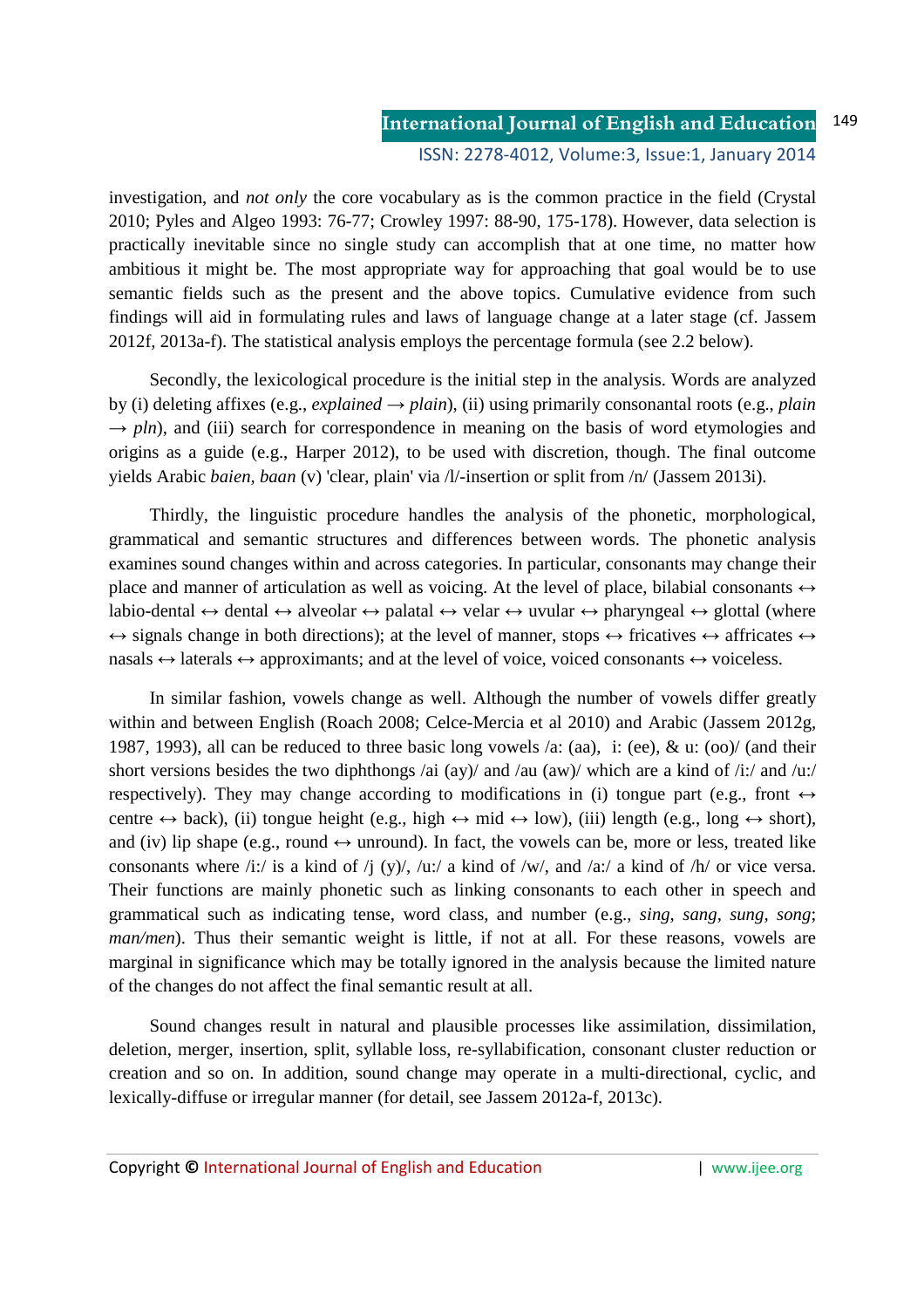#### **International Journal of English and Education** ISSN: 2278-4012, Volume:3, Issue:1, January 2014 150

Regarding the morphological and grammatical analyses, some overlap obtains. The former examines the inflectional and derivational aspects of words in general (Jassem 2012f, 2013a-b); the latter handles grammatical classes, categories, and functions like determiners, pronouns, nouns, verbs, and case (Jassem 2012c-e). Since their influence on the basic meaning of the lexical root is marginal, they may also be ignored altogether.

As regards the semantic analysis, it examines meaning relationships between words, including lexical stability, multiplicity, convergence, divergence, shift, split, change, and variability. Stability means that word meanings have remained constant over time. Multiplicity denotes that words might have two or more meanings. Convergence means two or more formally and semantically similar Arabic words might have yielded the same cognate in English. Divergence signals that words became opposites or antonyms of one another. Shift indicates that words switched their sense within the same field. Lexical split means a word led to two different cognates. Change means a new meaning developed. Variability signals the presence of two or more variants for the same word (for detail, see Jassem 2012a-f).

Fourthly, the relational procedure accounts for the relationship between form and meaning from three angles: formal and semantic similarity (e.g., *three, third, tertiary* and Arabic *thalath* 'three' (Damascus Arabic *talaat* (Jassem 2012a)), formal similarity and semantic difference (e.g., *ship* and *sheep* (Jassem 2012b), and formal difference and semantic similarity (e.g., *quarter, quadrant, cadre* and Arabic *qeeraaT* '1/4' (Jassem 2012a)).

Finally, the comparative historical analysis compares every word in English in particular and German, French, Greek, and Latin in general with its Arabic counterpart phonetically, morphologically, and semantically on the basis of its history and development in English (e.g., Harper 2012; Pyles and Algeo 1993) and Arabic (e.g., Ibn Manzour 2013; Altha3aalibi 2011; Ibn Seedah 1996) besides the author's knowledge of both Arabic as a first language and English as an equal second language. Discretion should be exercised here due to uncertainties and inaccuracies, especially in Harper's work, though.

## 2.2.2 Statistical Analysis

The percentage formula is used for calculating the ratio of cognate words or shared vocabulary, which is obtained by dividing the number of cognates over the total number of investigated words multiplied by a 100. For example, suppose the total number of investigated words is 100, of which 90 are true cognates. The percentage of cognates is calculated thus:  $90/100 = 9$  X  $100 = 90\%$ . Finally, the results are checked against Cowley's (1997: 173, 182) formula to determine whether such words belong to the same language or family (for a survey, see Jassem 2012a-b).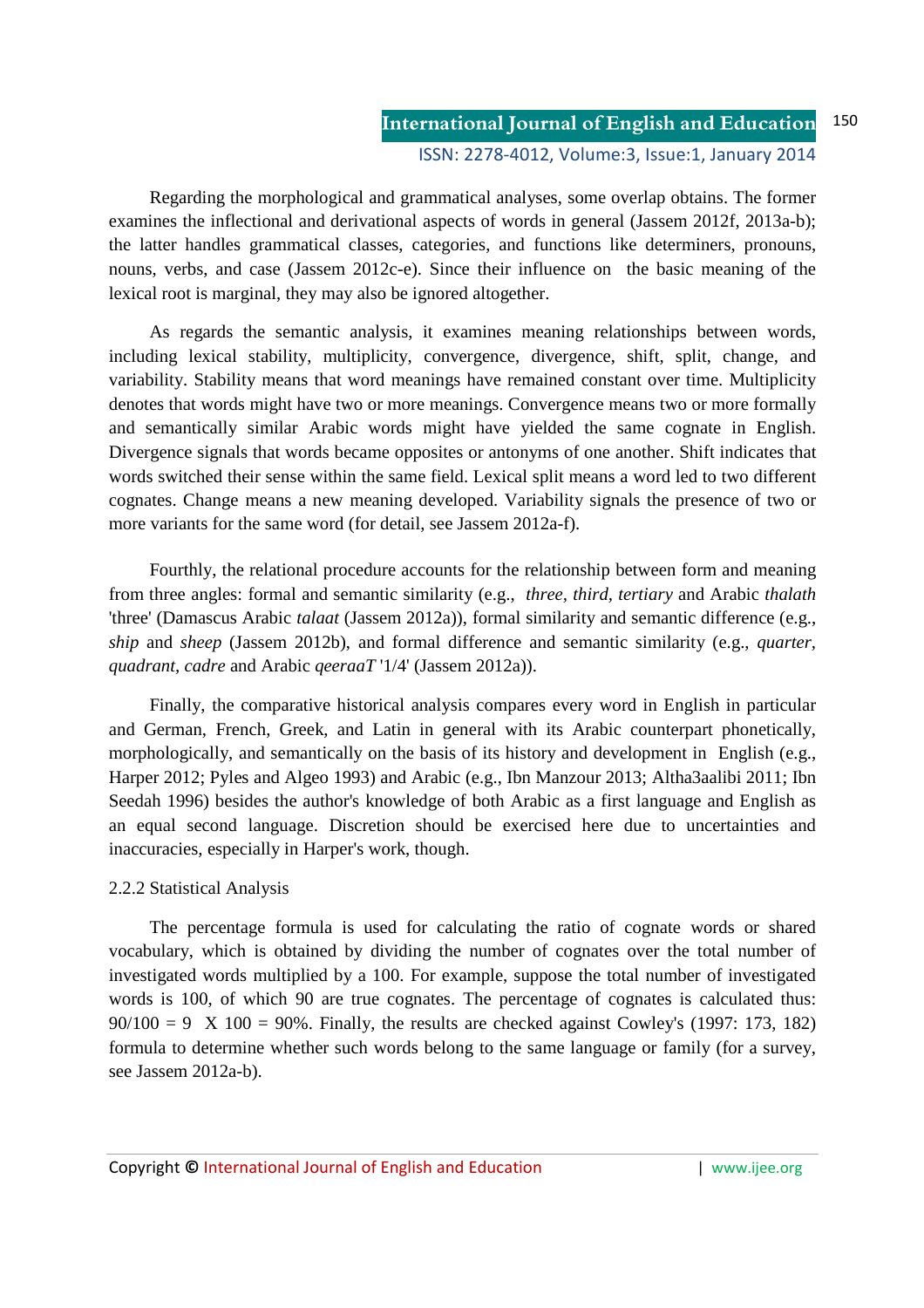## **3. Results**

The main focus of the results will be on the Arabic lexical (consonantal) roots of English, German, French, Latin, and Greek words; affixation (prefixes, suffixes, and infixes) are generally excluded to save time, space, and effort here although all have true Arabic cognates (see Jassem 2012f, 2013a).

- **Absorb** *(absorption; adsorption; syrup)* from Arabic *shariba, ashrab (bashrab* in Syrian Arabic) 'drink'; /sh/ became /s/.
- **Addict** *(addiction, addictive)* via Latin *addictus, addicere* (v) 'deliver, award, yield, sell, make over, give assent' from (i) *ad* 'to' from Arabic *2atta* 'to' via /2/-loss and replacing /t/ by /d/ and (ii) *dicere* 'say' from Arabic *Dajja(t)* 'shout, say' where  $\overline{D} \& \overline{I}$  changed to  $\overline{A} \& \overline{S}$ (Jassem 2013i); or *dhaa(wa)q* 'to taste, to be unable to abandon tasting' where /dh & q/ evolved into /d & k/.
- **Additive** *(add)* from Arabic *aDaaf, iDaafa(t)* (n) 'add', merging /D & f/ into /d/; or *zaad, ziaada(t)* (n) 'add, increase' via reordering and  $\ell z \& d$  -merger into  $\ell d$ .
- **Ale** from Arabic *laila* '(black) wine' via reordering and /l & l/-merger; *3aal* 'ale, high', *3alla* 'of wines, next drink' via /3/-loss.
- **Aliment** *(alimentation)* from Arabic *lamaDha(t)* 'eat', turning /Dh/ into /t/ and inserting /n/; or *lahama(t)* 'eat' via /h/-loss.
- **Appetite** *(appetizer)* from Arabic *Taiyeb(at), 'aTaayeb* (pl.) 'delicious (food)' via reordering and replacing /T/ by /t/.
- **Apple** via Old English *æppel* 'apple, fruit in general' from Arabic *bala2* 'dates' via lexical shift, reordering, and /2/-deletion.
- **Aqua** *(aquatic, aquarium)* from Arabic *qu3aa3/3uqaaq* 'bitter, salty water' via /3/-loss (cf. Jassem 2013d).
- **Aqua vitae** via Latin 'water of life' and French *eau de vie* from Arabic (i) *qu3aa3* 'bitter, salty water' via /3/-loss and (ii) *2ayaa(t)* 'life' where /2/ became /v/ (Jassem 2012b).
- **Aroma** *(aromatic, aromatize)* via Latin/Greek *aroma* 'seasoning; any spice or sweet herb' from Arabic *rai2aan* 'a sweet, pleasant plant' via /2/-loss and substituting /n/ for /m/.
- **Assimilate** *(assimilation, similar, simile)* from Arabic *mithl* 'like, similar' via reordering and turning /th/ into /s/.
- **Bad** from Arabic *badhdh* 'bad'; /dh & dh/-merged into /d/.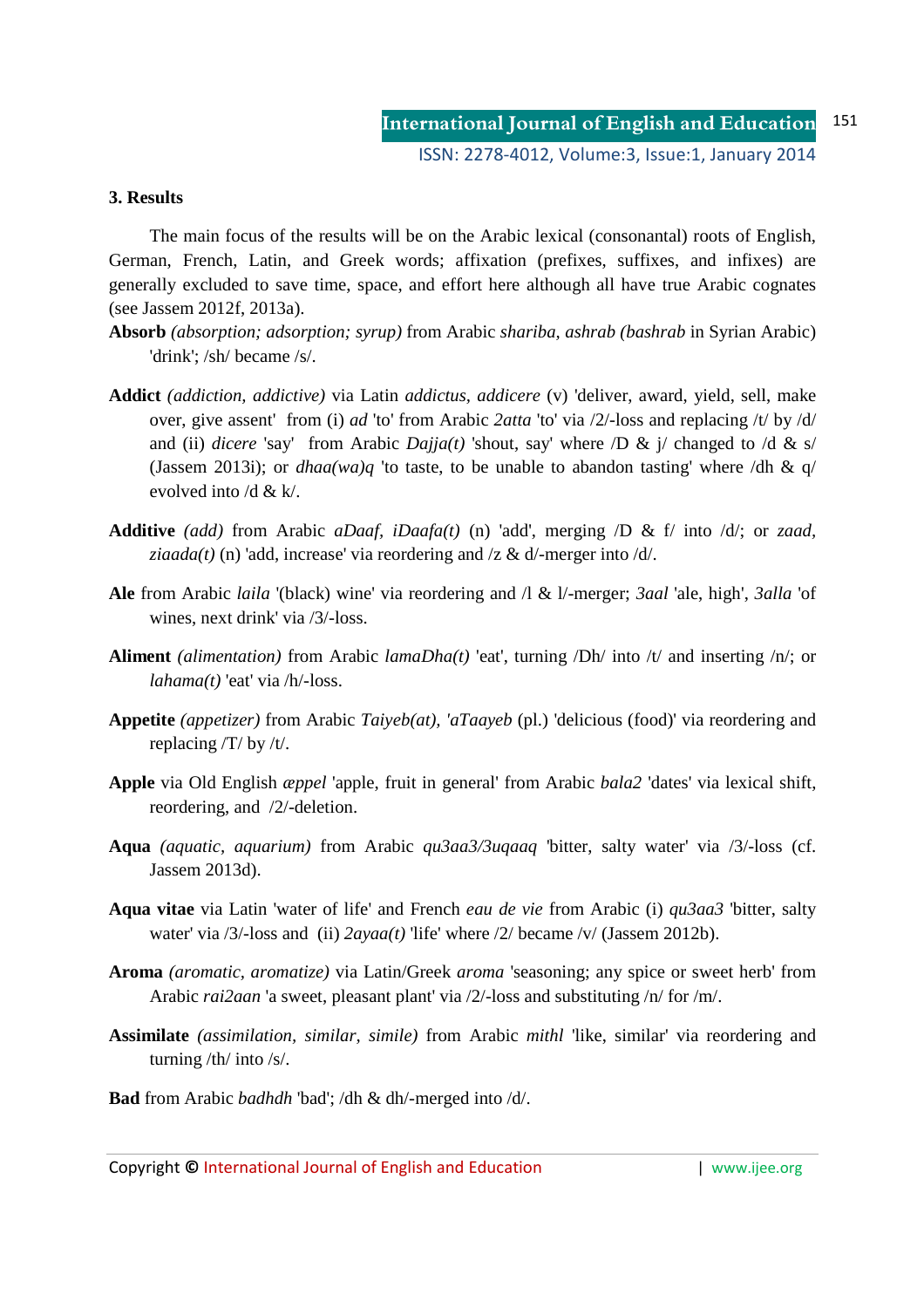- **Bake** *(bakery)* from Arabic *khabaz* 'bake'; reordering and /kh & z/-merger into /k/ applied. See **pizza**.
- **Banquet** via French 'small bench' from Italian *banco* 'bench' from Arabic *jaanib* 'side', *janb* 'a sheep's side' via lexical shift, reordering, and turning /j/ into /k/; *bans(sh/s)* 'sit' via lexical shift and changing /sh/ to /k/; *kaanib(at)* 'one who is full up with food; stuffed' via reordering; or *kanaba(t)* 'chair' via reordering.
- **Bar** *(barrier)* via Old French *barre* from Latin *barra* 'beam, bar, gate, barrier' from Arabic *barra*  'outside' via lexical shift.
- **Barbecue** via Spanish *barbacoa* 'a framework for grilling meat, fish' from Latin *barba* 'beard' from Arabic (i) *wabar* 'hair, wool' where /w/ became /b/ and (ii) *3aSa* 'stick, cue', merging /S & 3/ into /k/ or *seekh* 'a long thin metal for roasting meat; knife' where /s & kh/ merged into  $/k/$ .
- **Barley** *(barn)* via Old English *bere* 'barley' from Arabic *burr* 'wheat' via lexical shift and /l/-split from /r/.
- **Basil** from Arabic *baSal* 'onion' via lexical shift and turning /S/ into /s/.
- **Barrel** from Arabic *barmeel* 'barrel'; /m/ merged into /l/.
- **Bean** *(coffee beans)* from Arabic *bunn* '(coffee) bean'.
- **Beer** via German *Bier*, French *boire* from dubious Latin *bibere* 'imbibe, drink' from Arabic *bajar*  'to drink without satisfaction', turning /j/ into /ee/; *baghar* 'to drink without satisfaction', merging /gh & r/ into /r/; or *ba2r* '(salty) water; sea', *ba2ir* (v) 'to be insatiably thirsty' via /2/-loss and lexical shift.
- **Berry** *(strawberry)* from Arabic *bareer* 'a kind of black and sweet fruit' via /r/-loss.
- **Beverage** via French *boire* from dubious Latin *bibere* 'imbibe, drink' from Arabic *sharaab* 'drink' via reordering, turning /sh/ into /j/, and /v/-split from /b/; or *bajar* 'to drink without satisfaction' via reordering and turning /j/ into /g/. See **beer**.
- **Biscuit** via Old French *bescuit* 'cooked twice' from Latin *bis coctum* 'twice baked' from Arabic *khubz(at)* 'bread' via reordering and turning /kh & z/ into /k & s/. See **cook**.
- **Bitter** from Arabic *bidhar* 'of water, to get yellow and bad' via lexical shift and turning /dh/ into  $/t/$ .
- **Booze** from Arabic *bazz, bazbaz* 'suck in, drink' or *mazz* 'delicious wine', *mazmaz* (v) 'suck in', turning /m/ into /b/.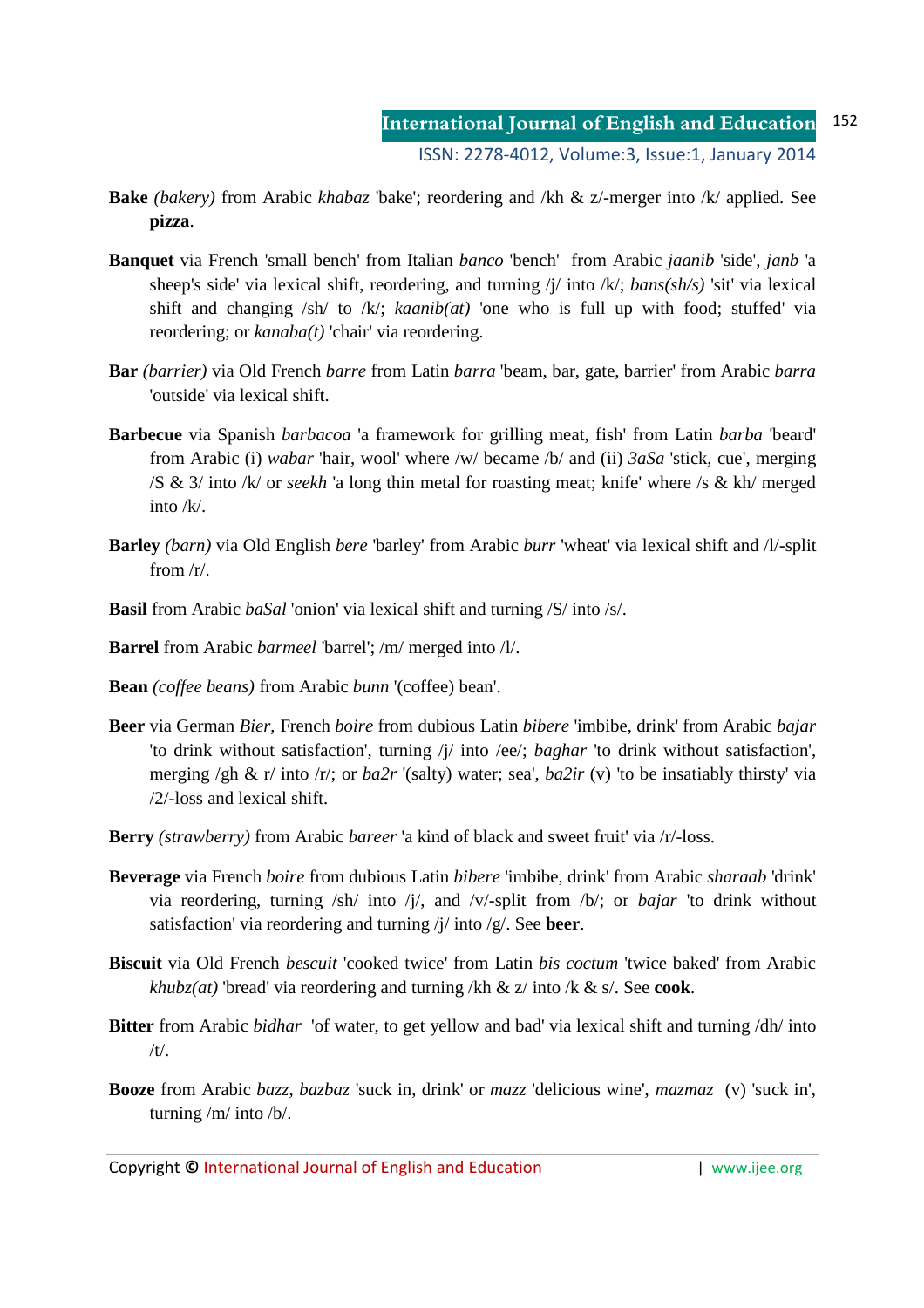### **International Journal of English and Education** ISSN: 2278-4012, Volume:3, Issue:1, January 2014 153

- **Brandy** from Dutch *brandewijn* 'burnt wine' and German *Branntwein* from Arabic *burood, burdaan* (pl.) 'a (cooling) drink' via /n/-insertion; or *nabeedh* 'wine' via reordering, turning /dh/ into /d/, and /r/-insertion.
- **Bread** from Arabic *burr(at)* 'bread, wheat'; /t/ changed to /d/.
- **Breakfast** as a compound of Old English (i) *brechan* 'break' from Arabic *baqara* 'break, open' via reordering (Jassem 2013m) and (ii) *fæstan* 'hold firmly, firm control of oneself' and German *fasten* from Arabic *basT* 'eating, happiness, spreading' via lexical shift and turning /b & T/ into /f & t/; *faSfaSa(t)* 'to split-eat seed (shells)' via lexical shift, syllable merger, and turning /f/ into /t/; or *fatta(t)* 'bread soaked in milk or soup', turning /t/ into /s/.
- **Brew** from Arabic *baghgha* 'to brew, to ferment' where /gh/ became /r/; or *raaba* 'of yogurt, to mature' via reordering and lexical shift.
- **Brine** from Arabic *ba2r, ba2rani* (adj.) 'sea (water)' via /2/-loss.
- **Broil** via French *brusler* 'burn, boil' and Italian *bruciare* from Arabic *lahab* 'to burn, boil' via reordering, /h/-loss and /r/-split from //l/; or *baraq* 'light up' where /q/ became /s (Ø)/.
- **Broth** from Arabic *shawraba(t)* 'broth, stew' via reversal and merging /sh & t/ into /th/.
- **Butler** *(bottle)* from Arabic  $b a T T a(t) / b a T 2 a(t)$  *'bottle'; /l/ split from /t/.*
- **Butter** from Arabic *ruTab* 'sour milk; any soft and wet fruits like dates' via lexical shift, reordering, and changing /T/ to /t/.
- **Cake** from Arabic *ka3ak* 'cake; dry, ring-shaped bread' via /3/-loss; or *kaaka* 'bread in children's talk'. See **cook**.
- **Caldron** from Arabic *qidr, qudraan/qudoor* (pl.) 'caldron'; /l/ split from /r/.
- **Candy** from Arabic *qand* 'candy; solid sugar cane honey'; /q/ became /k/.
- **Champagne** *(vin de Champagne)*via French *Champagne* 'open country, countryside, campaign' from Latin *campania* 'level country', *campus* 'field' from Arabic *jabab* 'good earth; cutting', *juboob* '(rough) land; earth's surface; road' or *khabb, khab(a/ee)b, khuboob,* 'a plain; sand road', *mikhabba(t)* 'river bed, swamp' via reordering and turning /kh & b/ to /k & m/.
- **Cheer(s)** *(cheerio)* from Arabic *shukr, shakar* (v) 'thank', merging /sh & k/ into /ch/ (Jassem 2013c). See **sherry**.
- **Cheese** from Arabic *qishda(t)* '(top) milk fat'; /q/ became /ch/ and /sh & d/ merged into /s/ (Jassem 2013c).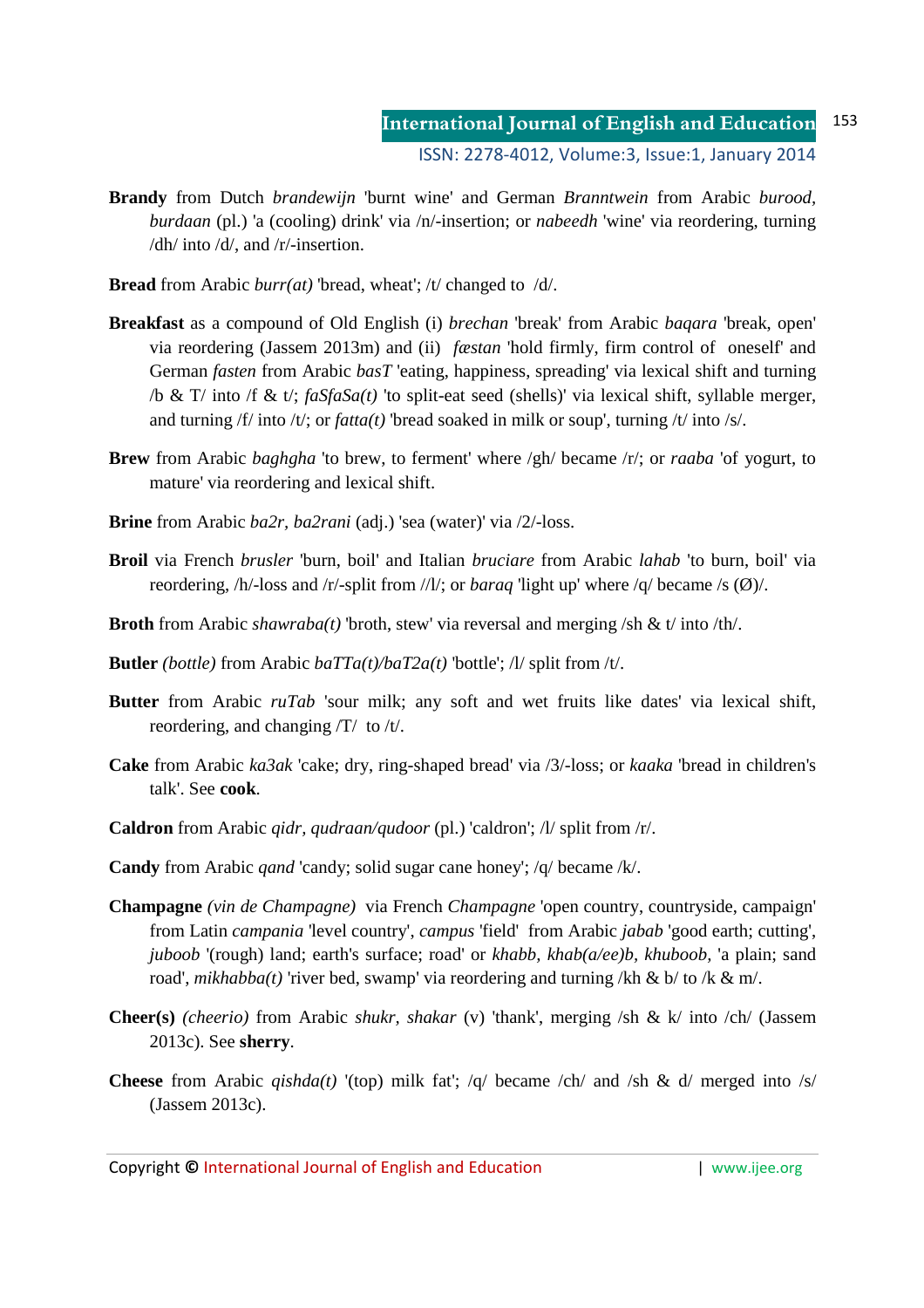**Chef** *(chief)* from Arabic *safeeh* 'chief, head; silly'; /s/ became /ch/ and /h/ was dropped.

- **Chew** from Arabic *akal* 'eat'; /k & l/ became /ch & w/ (Jassem 2013o).
- **Chili** from Arabic *Sali* 'hot, sizzling' where /ch/ replaced /S/; or *qulqaas* 'a pepper-like herb' via reordering and merging /q & s/ into /ch/.
- **Choke** from Arabic *shaja* 'choke (with bones)' where /j/ became /k/; *shahaq* 'choke' where /h & q/ merged into /k/; or *ghaSSa* 'choke' via reversal and /gh & SS/-mutation into /ch & k/ .
- **Clove** *(of garlic; cleave, cleft, clever)* from Arabic *falq, filq(at)* 'slice, division' via reordering and turning /q/ into /k/ (Jassem 2013m).
- **Coffee** *(café, decaffeinate)* from Arabic *qahwa(t)* 'lit., wine, alcohol; coffee'; /h & w/ merged into /f/.
- **Colourant** *(colour)* from Arabic *qaana, muqaanaa(t)* (n) 'to mix colours', turning /q/ into /k/ and splitting /n/ into /l & r/; or *2awwara* 'colour, whiten' where /2/ became /k/ and /l/ split from  $/r/$ .
- **Conservative** *(conserve, conservation; preserve)* as a compound of Latin *co(n/m)-* 'with, together' from Arabic (i) *jamee3* 'together, all' where /j & m/ became /k & n/ and /3/ was lost and (ii) *Sabara, Sabr(at)* (n) 'embitter, conserve, to be patient' via reordering and substituting /v/ for /b/.
- **Cook** *(cookery; cookie)* via Latin *coquus, coquere* (v) 'cook, digest, ripen' and German *Koch/kuchen* 'cook' from Arabic *saagh/Saagh* 'of food, to go down the throat' or *saakha/Saakh* 'of fat, to melt', turning /s (S) & kh (gh)/ into /k/; *sawa, istawa* 'cook, ripen' or *shawa* 'roast' where /s (sh)/ split into /k & k/ (Jassem 2013c); or *2aswas, 2as2as, 2assa* 'to roast on fire ambers' in which /2 & s/ merged into /k/. See **cake**.
- **Corn** from Arabic *qarn* 'horn, horn-shaped grain, bunch', replacing /q/ by /k/; or *qam2* 'corn', turning /q & m/ into /k & n/ and inserting /r/.
- **Cornflakes** from Arabic *falq* 'a split, a flake'; /q/ became /k/.
- **Cream** from Arabic *karma* 'cream'; *karm* 'inner, precious part of something; heart'; or *qawarma(t)* 'cooked meat and fat', turning /q/ into /k/.
- **Croissant** via French from Arabic *qurS, qurSaan(at)* (pl.) 'bread or dough circles or lumps'; /q  $& S$  turned into /k  $& S$ .
- **Crunch** from Arabic *qar(n)ash (naqrash), qarmash* 'crunch', or *jarmash* 'crunch, eat'; /q (j) & m/ became /k  $\&$  n/.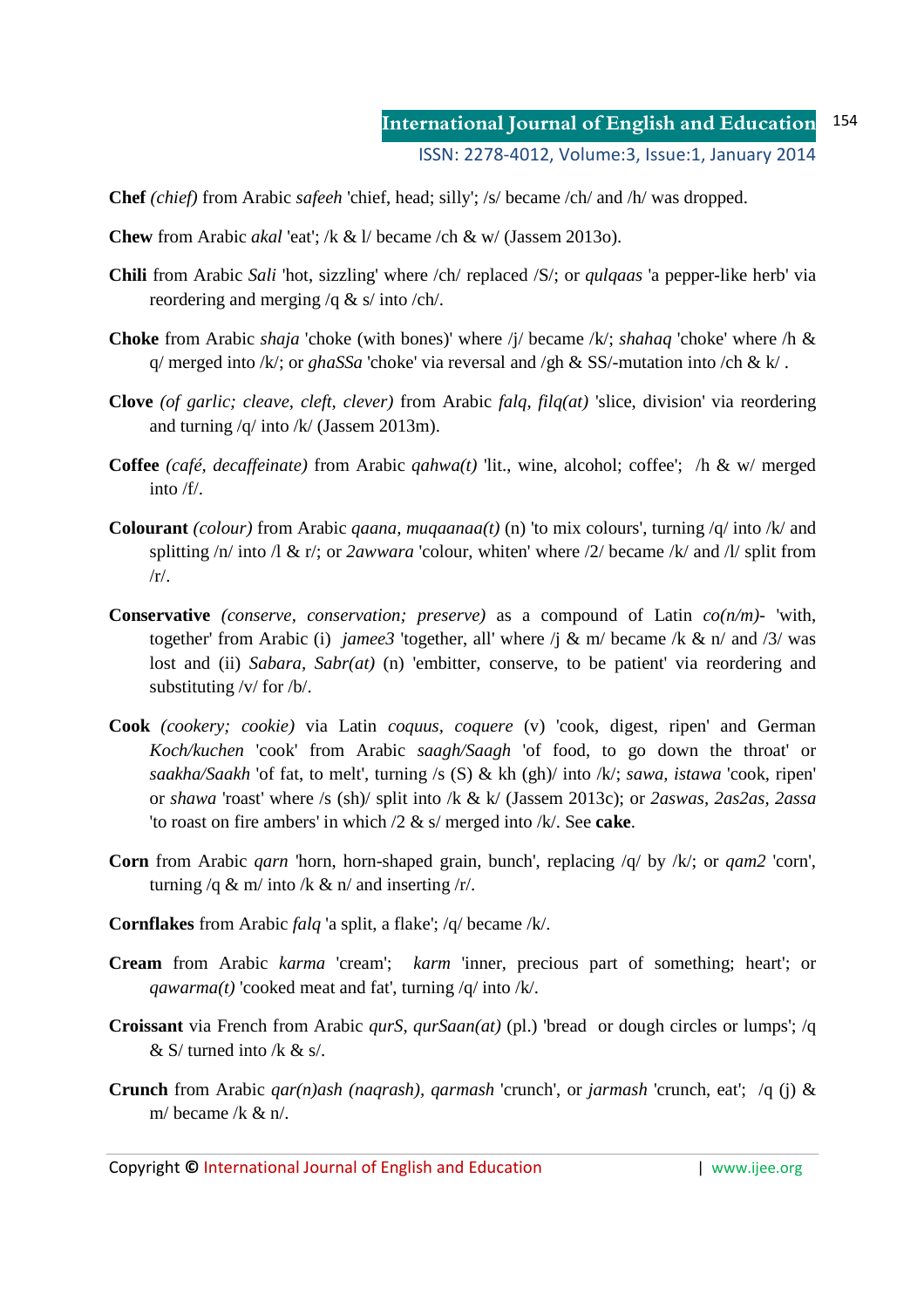### **International Journal of English and Education** ISSN: 2278-4012, Volume:3, Issue:1, January 2014 155

**Cud liver oil** from Arabic *2oot* 'whale, cud' where /2 & t/ became /k & d/. See **oil**.

- **Cuisine** from Arabic *ghidhaa'* 'food, lunch' where /gh & dh/ changed to /k & s/; or *Sa2n, Su2oon*  (pl.) 'plate, dish, meal' via lexical shift and replacing  $/S \& 2/$  by  $/k \& s$ .
- **Cup** from Arabic *koop* 'cup' or *qa'b* 'cup', turning /q/ into /k/.
- **Curry** via Tamil *kari* 'spice, sauce, relish' from Arabic *qiraa'* 'food' or *qar3* 'pumpkin' via lexical shift, /q/-mutation into /k/, and /3/-loss.
- **Dairy** from Arabic *darr* 'milk, dairy'.
- **Delicious** from Arabic *ladheedh* 'delicious' via reordering and turning /dh & dh/ into /d & sh/.
- **Delight** via Old French *delit* from Latin *delectare* 'allure, delight, charm, please', frequentative of *delicere* 'entice' from Arabic *Talq, Talaaqa(t)* (n) 'pleasurable, free' or *dhalaaqa(t)* 'fluency, charm', turning  $/T$  (dh) & q/ into /d & g/.
- **Digest** *(digestion, digestive)* from Arabic *Taqash, Taqshat* (n) 'to eat, to crack'; /T, q, & sh/ became  $/d$ , g, & s $/$ .
- **Dine** *(dinner)* from Arabic *Ta3aam, Ta3ima* (v) 'food, eat', deleting /3/ and turning /T & m/ into /d & n/; or *idaam* 'food', *'addim* (v) 'eat little by little' where /m/ became /n/.
- **Dip** from Arabic *dabb* 'dip, throw into water, beat'; or *Taiyeb* 'delicious', turning /T/ into /d/.
- **Disco** via French *discothèque* 'nightclub with record music for dancing' from Italian *discoteca*  'record (*disco*) collection (*-teca*)' from Arabic (i) *daqqa* 'beat, harp, play', turning /q & q/ into /s & k/ and (ii) *dakka/Dhakka* 'stack up' via /d (Dh)/-mutation into /t/.
- **Dish** from Arabic *dasee3a(t)* 'dish' via /s & 3/-merger into /sh/; or *Taas(at)* 'cup' where /T & s/ turned into /d & sh/.
- **Distill** *(distillery)* from Arabic *Tilaa'* 'cooking until two thirds go' where /T/ split into /d & st/; or *zall* 'distill, separate water from yogurt', *shall* 'to leak', *Sall* 'to distill, to drip', splitting /z (sh  $&$  S)/ into /st/.
- **Do** *(did)* from Arabic *'adda, 'adaa'* (n) 'do, perform'.
- **Doughnut** from Arabic (i) *daqeeq/duqqa(t)* 'flour' where /q & q/ merged into /g/ and (ii) *nuwaat* 'nut, inside'. See **nut**.
- **Drink** *(drunkard)* from Arabic *Tarqa3* 'drink' via reordering and changing /T, q, & 3/ to /d, k, & n/ (Jassem 2013c); or *zarnaq* 'drink', turning /z/ into /d/ (Jassem 2013o).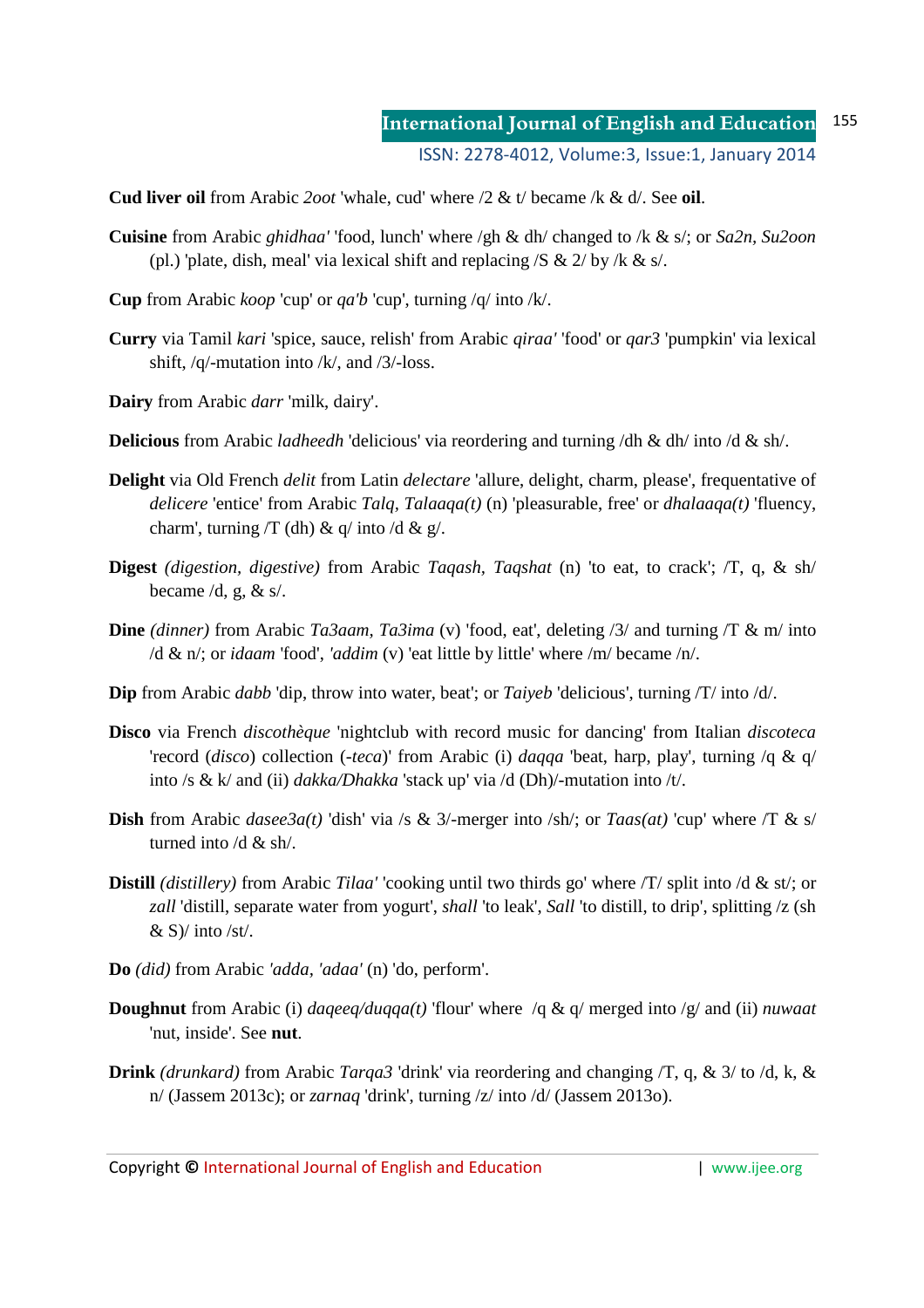**Drug** from Arabic *diriaaq (darraaq, tiriaaq)* 'drug, wine', turning /t & q/ into /d & g/.

- **Eat** *(edible, inedible*) via German *essen* 'eat' from Arabic *3asha* 'eat', turning /3 & sh/ into /Ø & t (s)/; or *3aDDa* 'bite' via lexical shift, /3/-loss, and turning /D/ into /t (s)/.
- **Eau de vie** via French from Latin *Aqua vitae* 'water of life' from Arabic (i) *qu3aa3* 'bitter, salty water' via /3/-loss, (ii) *dhi* 'of' where /d/ replaced /dh/ (Jassem 2012c), and (iii)  $2ayaa(t)$ , *2ai* (adj.) 'life' where /2/ became /v/ (Jassem 2012b). See **aqua vitae**.
- **Egg** *(plant)* from Arabic *qeeqa(t)* 'egg's shell', *quwaiqia(t)* 'egg', *qi'qi'* 'egg's white', or *qaiq* 'hen's sound' via reordering and merging /q & q/ into /g/ and *nabaat* 'plant' via reordering and /l/-insertion (cf. Jassem 2013g).
- **Emulsify** *(emulsification)* from Arabic *maSl* 'milk water', *mawSal* (v) via reordering and replacing /S/ by /k/. See **milk**.
- **Enzyme** from Arabic *samm* 'poison, a chemical'; /s/ became /z/ along with lexical shift.
- **Famine** via Latin *famina/famimes* 'hunger' from Arabic *famm* 'mouth' via lexical shift; or *Dhama', Dham'aan* (adj.) 'thirst' via lexical shift and replacing /Dh/ by /f/.
- **Fat** from Arabic *zait* 'oil'; /z/ became /f/.
- **Fermentation** *(ferment)* from Arabic *khamran(at)* 'fermentation', *khamr* 'alcohol' via reordering and turning /kh/ into /f/.
- **Fish** from Arabic *samak* 'fish'; /s & m/ merged into /f/ and /k/ became /sh/ (Jassem 2013d, g).
- **Flavour** *(flower)* from Arabic *full(at)* 'flower' where /r/ replaced /t/; or *fulful* 'pepper' via lexical shift and turning /l/ into /r/ (Jassem 2013o).
- **Flesh** from Arabic *salfa(t)* 'raw meat' via reordering and turning /s/ into /sh/; or *shiloo* 'skin and body; organ' via reversal and changing /w/ to /f/ (cf. Jassem 2013h).
- **Food** *(feed)* from Arabic *fadaa'* 'food: dates, wheat, and barley' via reordering; or *zaad/adhaad* 'food' where /z (dh)/ evolved into /f/.
- **Foster** via Old English *fostor* 'food, bringing up' from Arabic *fuToor* '(morning) food'; /T/ split into /st/.
- **Fridge** *(refrigerate, frigidity)* from Arabic *thalj* 'snow'; /th & l/ became /f & r/ (Jassem 2013d).

**Fructose** *(fruit)* See **fruit**.

**Fruit** *(fructose)* from Arabic *thamar(at)* 'fruit'; /th & m/ merged into /f/.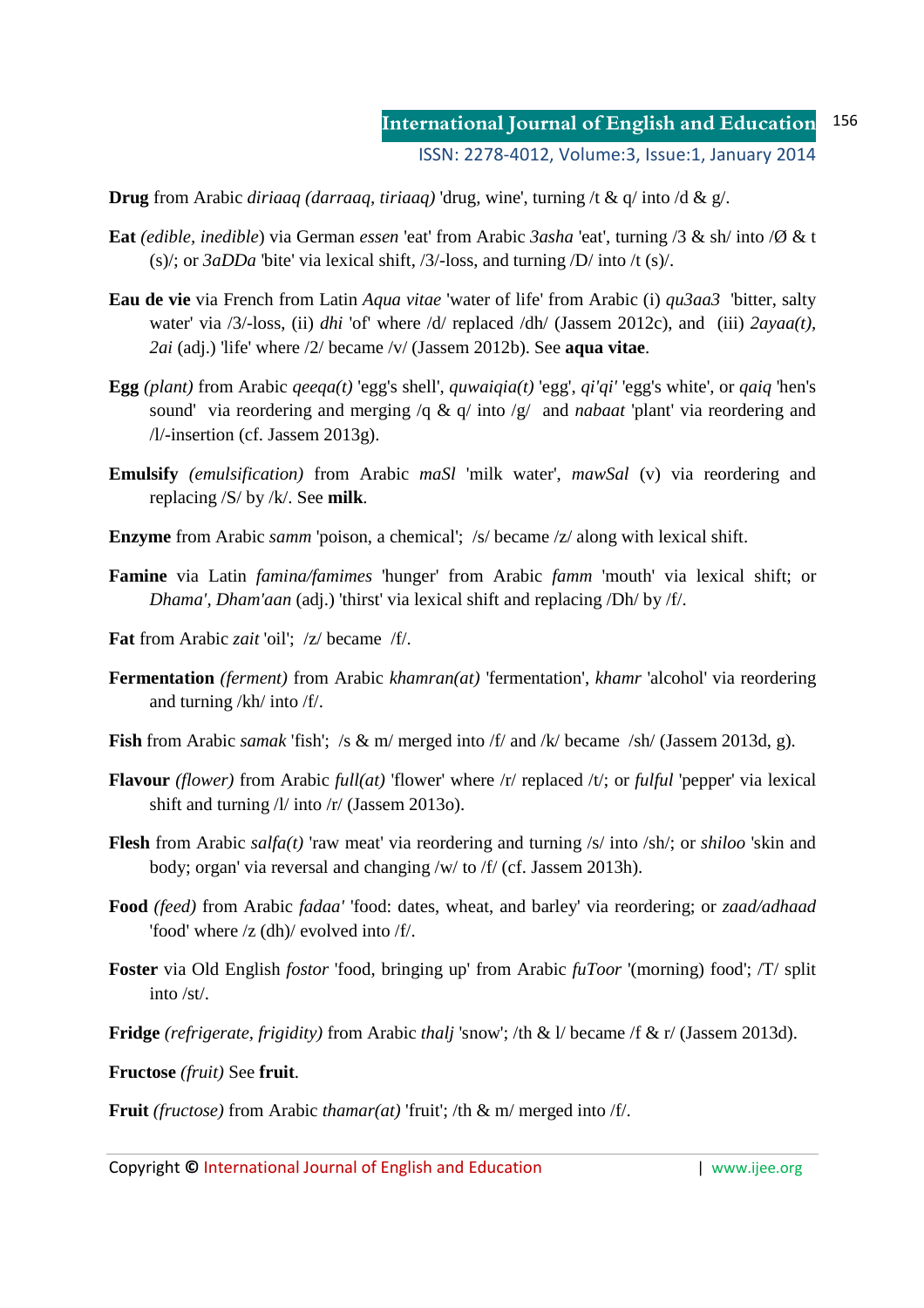- **Fry** via Latin *frigere* 'fry, roast' and Greek *phrygein* 'fry' from Arabic *qaffar* 'to add oil/fat to food', *qufra(t)/qufaar* (n) via reordering, lexical shift, and turning /q/ into /y (g)/; or *farqa3* 'to crack, to boil over' via lexical shift, /3/-loss, and turning /q/ into /g (y)/.
- **Garlic** via Old English *garleac* as a compound of (i) *gar* 'spear' from Arabic *ghaar* 'aromatic pant, garland' via lexical shift and turning /gh/ into /g/, *waraq* 'leaf, paper' via reordering and lexical shift and (ii) *leac* 'leek, onion, garlic' from Arabic *3aSal, 3aiSalaan* 'leech' via lexical shift, reordering, merging /3 & S/ into /g/, and turning /l/ into /r/.
- **Garçon** via French *gars (garçon)* 'waiter' from Arabic *Sagheer* 'small (boy), servant' via lexical shift, reordering, and turning  $/S \& gh/$  into  $/s \& gf$ .
- **Gargle** from Arabic *gharghar* 'gargle'; /g & l/ replaced /gh & r/.
- **Generous** *(generosity)* from Arabic *kareem(at)* 'generous, kind' via reordering and turning /k & m/ into /g  $\&$  n/.
- **Glucose** via Greek *gleukos* 'sweet wine', *glykys* 'sweet, delicious' from Arabic *2uloo* 'sweet'; /2/ became /g/.
- **Grain** *(granulate)* from Arabic *qarn* 'horn, grain, bunch'; /q/ became /g/. See **corn**.
- **Grape** from Arabic *karma* 'grapes', replacing /k & m/ by /g & p/; *3inab* 'grapes' where /3 & n/ became /g & r/; or  $2abala(t)$  'grape tree' via reordering and turning /2 & l/ into /g & r/.
- **Gravy** from Arabic *maraq* 'food water' via reversal and turning /m/ into /v/; or *raghwa(t)* 'foam, froth' via lexical shift, reversal, and turning  $/\text{gh } \& w/\text{ into } /g \& v/$ .
- **Grill** from Arabic *qala* 'fry', *ghala* 'boil', or *ghill, aghlaal* (pl.) 'grid' where /q (gh)/ became /g/ and /r/ split from /l/.
- **Grind** *(ground)* from Arabic *qaraT, inqaraT* 'grind', turning /q & T/ into /g & d/.
- **Guest** via Old English *gast/giest* 'guest, enemy, stranger', German *Gast* 'guest', and Latin *hostis* 'enemy', *hospes* 'host' from Arabic *ghaazi(at), ghuzaa(t)* (pl.) 'enemy, invader', changing /gh & z/ to /g & s/; or  $qaaS(i/oo)d$  'guest, visitor, intender', replacing /q, S, & d/ by /g, s, & t/.
- **Gulp** from Arabic *ghabba* 'gulp, drink'; /gh/ turned into /g/ and /l/ was inserted (Jassem 2013o).
- **Hangover** from Arabic (i) *khanq* 'hanging' where /kh & q/ evolved into /h & g/ and (ii) *waraa'*  'beyond, over', replacing /w/ by /v/.
- **Have** *(had, has*) via German *haben* from Arabic *haba/wahab* 'give' via lexical shift, merging /w & h/, and turning /b/ into /v/; or  $haa(t/k)$  'give, take', replacing /t (k)/ by /v/.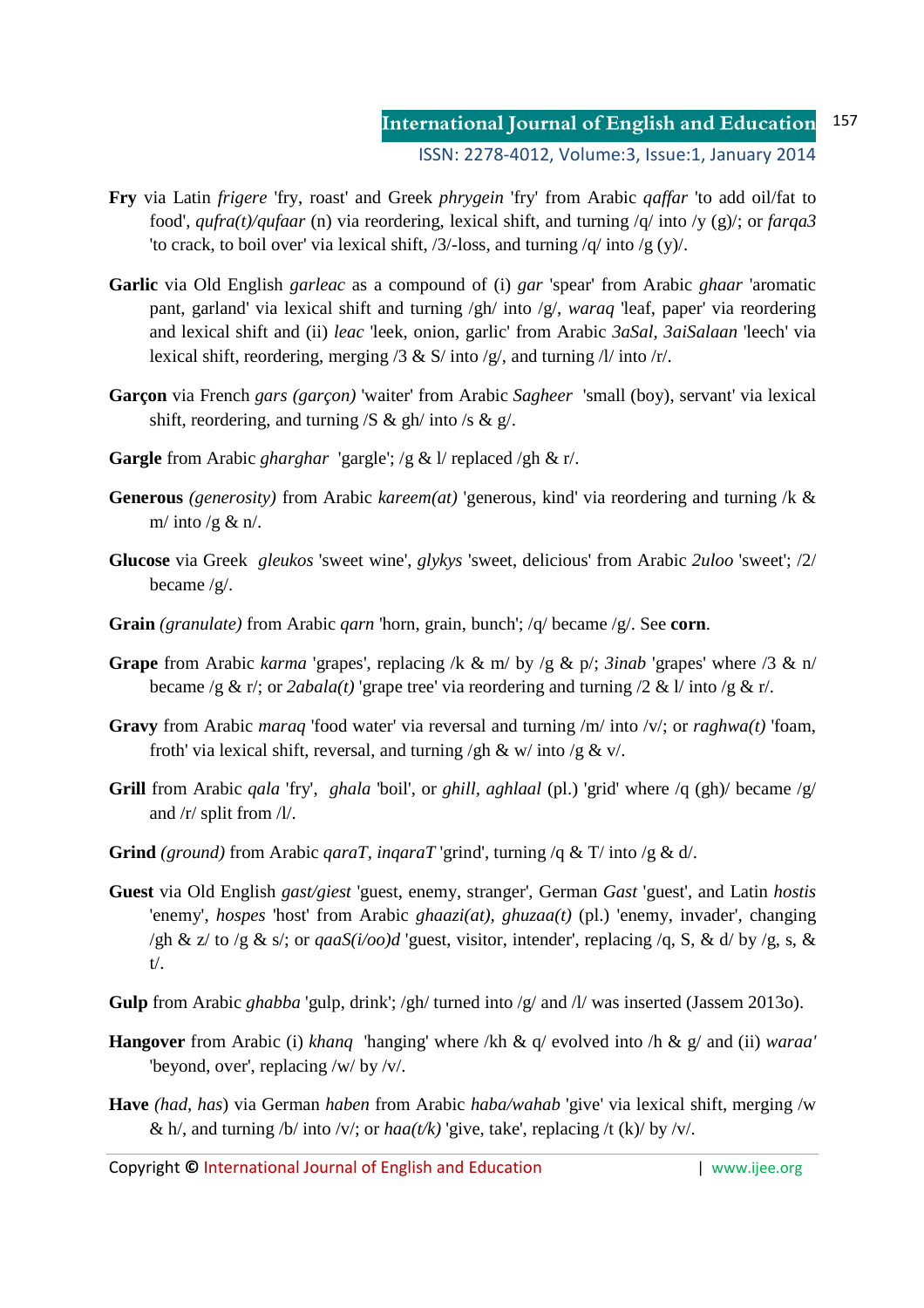- **Honey** from Arabic *na2l* 'bees' via lexical shift, reordering, and turning /2 & l/ into /h & y/; or *2unaini* 'a traditional sweet made from dates and butter' via lexical shift and turning /2/ into /h/ (Jassem 2013g).
- **Hospitality** *(hospitable, hospice, hospital; host)* via Latin *hospitalitas* 'friendliness to guests', *hospes* 'host' from Arabic *3azzab, 3izbat* (n) 'to look after guests; (to offer) food and drink; to stay'; /3 & z/ became /h & s/ (Jassem 2013q). See **host**.
- **Host** *(hospitable, hospital; hostile, hostility)* via Latin *hostis* 'enemy, army, stranger' from Arabic *haash, hawsha(t)* (n) 'attack, fight', *hawwaash(at)* (n) 'fighter(s)' where /sh/ became /s/; or *jaish* 'army' in which /j & sh/ became /h & s/ (Jassem 2013p-q). See **hospitality** & **guest**.
- **Hungry** *(hunger;* German *Hunger)* via Old English *hunger* 'pain and anger caused by lack of food' from Arabic *2urqa(t)/2urqaan* 'hunger-induced pain' or *2arq* 'lengthy eating' via reordering and replacing /2 & q/ by /h & g/; *hai3aan, haa3* (v) 'hungry' via reordering, changing /3/ to /g/, and inserting /r/; *haqim* 'hungry' via reordering and turning /q & m/ into /g & n/; or *3anjar* 'to pull out and overturn lips; an angry person; a bad woman' via lexical shift and turning  $/3 \& \frac{\text{i}}{\text{ii}}$  into  $/\text{h} \& \frac{\text{g}}{\text{i}}$ .
- **Ice** from Arabic *Saqee3* 'ice'; /S & q/ merged into /s/ (Jassem 2013d).
- **Imbibe** via French from Latin *imbibere* 'to absorb, drink in, inhale' of (i) *in* 'in(to), (up)on' from Arabic *min* 'from' via lexical shift and /m & n/-merger and (ii) *bibere* 'drink' from Arabic *beeb/baab* 'watercourse, water tap or basin; dig a water course', *baiyaab* 'waterman' via lexical shift.
- **Ingredient** from Arabic *miqdaar, qadr* (n) 'amount, ingredient' via reordering and changing /q & m/ to /g & n/.
- **Inn** from Arabic *2aani(at), 2aanoot, 2awaan* (pl.) 'winery; fine, antiquated wine'; /2/ dropped. See **wine** & **vine**.
- **Invite** *(invitation)* via French *invitée* 'guest' from Arabic *Daif* 'guest', *inDaaf* (v) via reordering or reversal and substituting /t/ for /D/.
- **Jam** *(jamming)* from Arabic *jam3* 'join, gather' via /3/-loss; or *3ajeen* 'dough' via lexical shift,  $/3$ /-loss, and turning  $/n/$  into  $/m/$ .
- **Jar** *(ajar)* from Arabic *jarra(t)* 'jar' or *shar3* 'ajar, open', turning /sh/ into /j/ and deleting /3/.
- **Juice** via French *jus* and Latin *ius* 'broth, sauce, juice' from Arabic *2usaa'* 'sauce, soup' via /2/ loss; or *3aish* 'food' via lexical shift, /3/-loss, and /ai & sh/-mutation into /j & s/.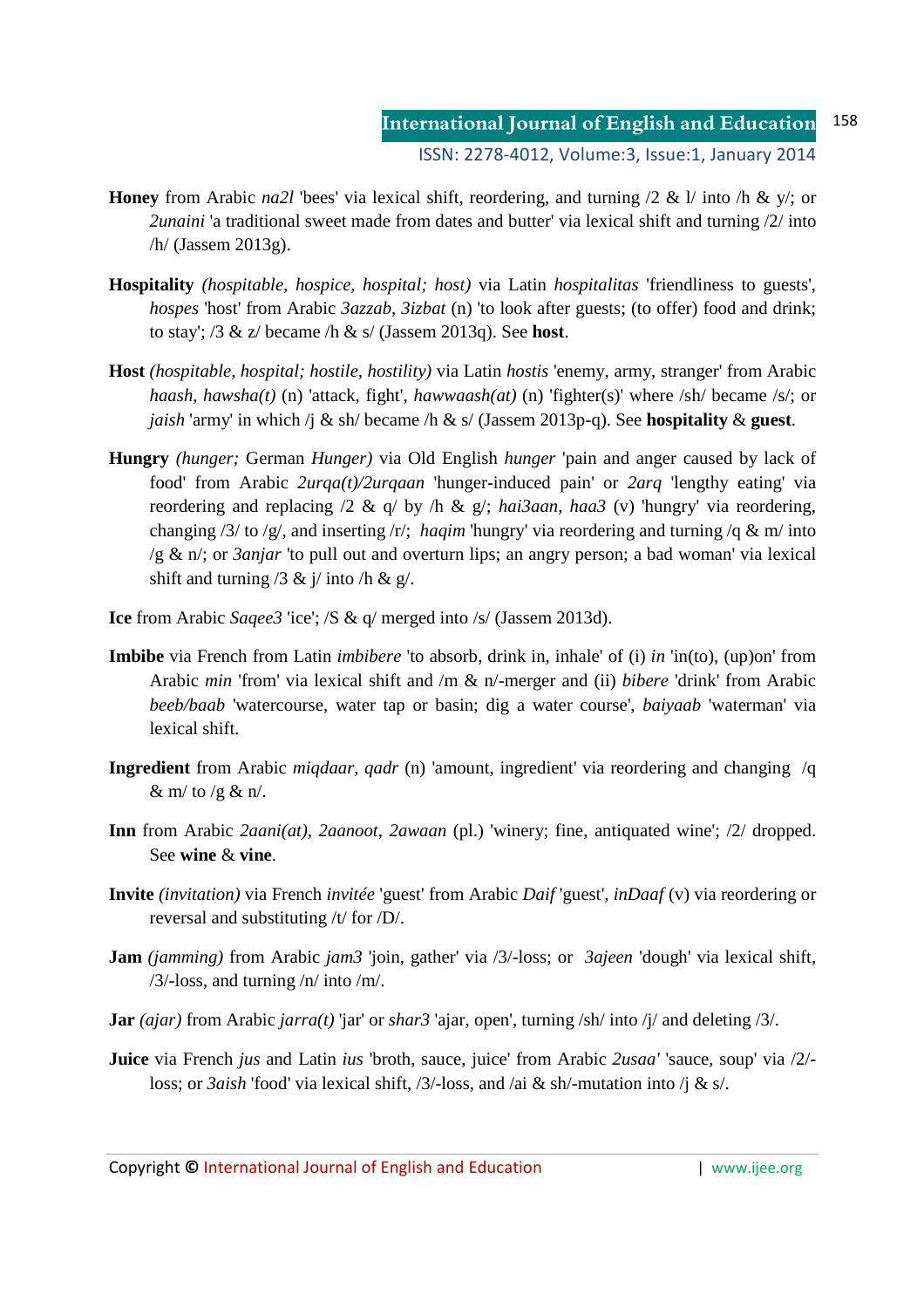- **Kettle** from Arabic *qidr* 'pot, kettle' where /q, d, & r/ evolved into /k, t, & l/; or *ghallaiat, ghala*  (v) 'kettle, boiler' via reordering and turning /gh/ into /k/.
- **Kitchen** *(cook)* via Latin *coquina* 'kitchen'. See **cook**.
- **Knead** from Arabic *3ajan* 'knead' via reordering and turning /3 & j/ into /k & d/.
- **Lager (beer)** from German *lager* 'lit., storehouse' from Arabic *3ilq* 'precious wine' via /3/-loss and /r/-insertion; *3araq/ 3uqar* 'wine, alcohol' via reordering, /l/-split from /r/, and /3/ deletion; or *khall* 'vinegar' via lexical shift, reordering, and replacing /kh/ by /g/. See **liquor**.
- **Leaf** from Arabic *laff(at)* 'a roll' or *loof* 'a kind of spicy herb with large leaves'.
- **Leftover** from Arabic (i) *faDl(at)* 'leftovers' via reordering and turning /D/ into /t/ and (ii) *waraa'* 'after' where /w/ became /v/.
- **Lemon** *(lime)* from Arabic *laimoon* 'lemon'.
- **Lick** *(lechery)* from Arabic *la3q* 'eating' or *la2s* 'licking' via /2 (3)/-loss and turning /s (q)/ into /k/; or *'akal* 'eat' via reversal.
- **Lime** *(limestone, lemon)* from Arabic *laimoon* 'lemon' via /m & n/-merger; or *mil2* 'salt' via lexical shift, reordering, and /2/-loss.
- **Lipid** from Arabic *laban* 'milk', *libaa'* 'initial birth milk'; or *zubda(t)* 'butter' via lexical shift and turning /z/ into /l/.
- **Liquor** from Arabic *3ilq* 'precious wine' via /3/-loss and /r/-insertion; *3araq/3uqar* 'wine, alcohol' via reordering, /3/-deletion, and /l/-split from /r/. See **lager**.
- **Loaf** from Arabic *laffa(t)* '(a bread) roll' or *ragheef* 'loaf' via /r & gh/-merger into /l/.
- **Lunch** *(luncheon)* from Arabic *laqima, luqma(t)* (n) 'eat, food, a morsel' via reordering and replacing /q & m/ by /ch & n/; *laweeqa(t)* 'tender, soft food' via /n/-insertion and turning /q/ into /sh/; *waleeqa(t)* 'a soft food mixture from flour, butter, and milk' via reordering, /n/ insertion, and turning /s/ into /sh/; or *laws* 'light eating' via /n/-insertion and turning /s/ into  $/sh/$ .
- **Macaroni** via Greek *makaria* 'food made from barley' from Arabic *maraq* 'cooked food water; watery food' via lexical shift and reordering or *marqooq* '(a delicious KSA) meal cooked with thin slices of whole-meal bread (essential), vegetables, meat, tomato puree, and spices' via lexical shift, reordering, and turning /q/ into /k/.

**Mashed** *(potato)* from Arabic *ma3s* 'mash'; /3 & s/ merged into /sh/.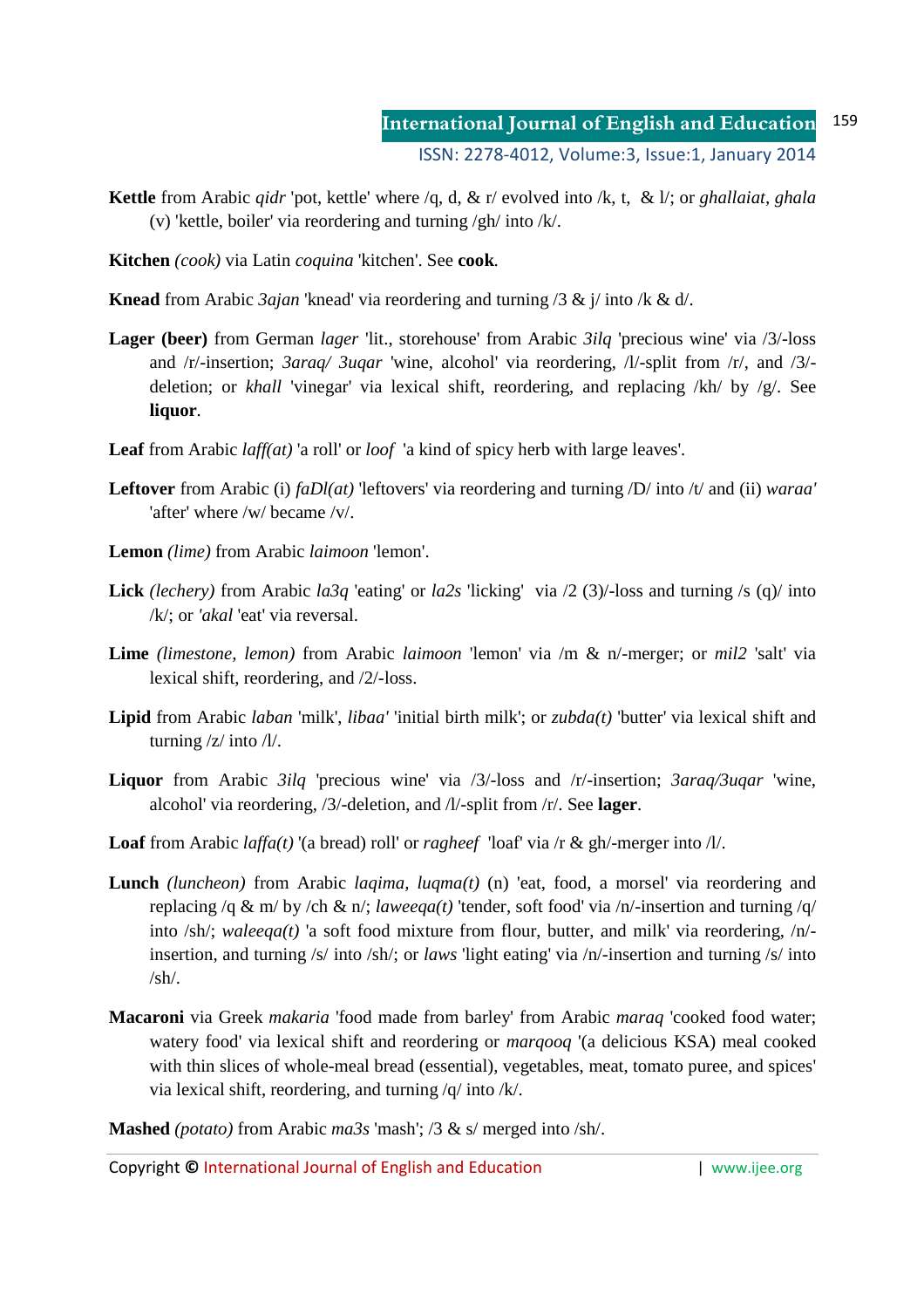- **Masticate** from Arabic *maDagh(at)/maTaq(at)* 'chew' where /D/ split into /st/ and /gh (q)/ became /k/; *majaq(at)* 'to open and close one's mouth like a sexually aroused female donkey', splitting /j/ into /st/ and changing /q/ to /k/.
- **Maize** from Arabic *2ummuS* 'chick peas' via lexical shift and merging /2 & S/ into /s/.
- **Margarine** from Arabic *qaawirma(t)* 'melted fat and meat' via reordering and turning /q/ into /g/.
- **Marinate** *(marine, mariner)* via French *mariner* 'to pickle in sea brine'**,** *mer* 'sea' from Latin *marinus* 'marine' from Arabic *mar, marmar* 'abundant rain, water, sea; embitter' (Jassem 2013d).
- **Meal** from Arabic *waleema(t), awlam* (v) 'banquet' via reordering and /w & m/-merger into /m/; *mil2* 'salt, food, milk, nursing, suckling, eating, knowledge, fat(ness), niceness' via /2/-loss; or *meer* 'food', turning /r/ into /l/.
- **Meat** via Old English *mete* '(any kind of) food' and German *Mett(wurst)* 'a sausage' from Arabic *Ta3aam* 'food' via reversal and turning /T & 3/ into /t & Ø/; or *damm* 'blood' via lexical shift, reversal, and turning /d/ into /t/.
- **Menu** *(ammunition)* from Arabic *moona(t)* 'stored food', *mawwan* (v).
- **Milk** from Arabic *maSl* 'milk water' via reordering and replacing /S/ by /k/; or *mil2* 'salt, food, milk, nursing, suckling, eating, knowledge, fat(ness), niceness' via /2/-mutation into /k/.
- **Munch** from Arabic *maqqa, maqmaq* 'to open one's mouth' where /q/ became /ch/ amd /n/ split from /m/; *maqa3* 'eat greedily' via reordering and turning /3/ into /n/; *majja/majmaj* 'to swish-spit' via lexical shift, /j/-mutation into /ch/, and splitting /m/ from /n/; *masha3* 'eat quickly' via reordering and turning /3/ into /n/; or *mashan* 'beat, milk, scratch, peel' via lexical shift and reordering.
- **Myrrh** from Arabic *murr(at/ah)* 'bitter'.
- **Noodle** via German *Nudel* 'simpleton, stupid' from Arabic *nadhl* 'lowly, ill-mannered' where /dh/ became /d/; or *maTal* 'to mould, spread, flatten (dough)' via lexical shift and turning /m & T/ into /n  $\&$  d/
- **Nourish** *(nutrition, nurse, nursery)* via Latin *nutrire* 'feed, nurse, foster, support, preserve' from Arabic *nasr* 'eat a little', turning /s/ into /t (sh)/; *nashr* 'pulling, strengthening, quickening, food, good scent', changing /sh/ to /t/; *nathoor* 'a woman with many children', *nathar* (v) 'to deliver, give birth to; talk', changing /th/ to /t/.
- **Nut** *(nuts)* from Arabic *nuwaa(t)* 'nut, nucleus'.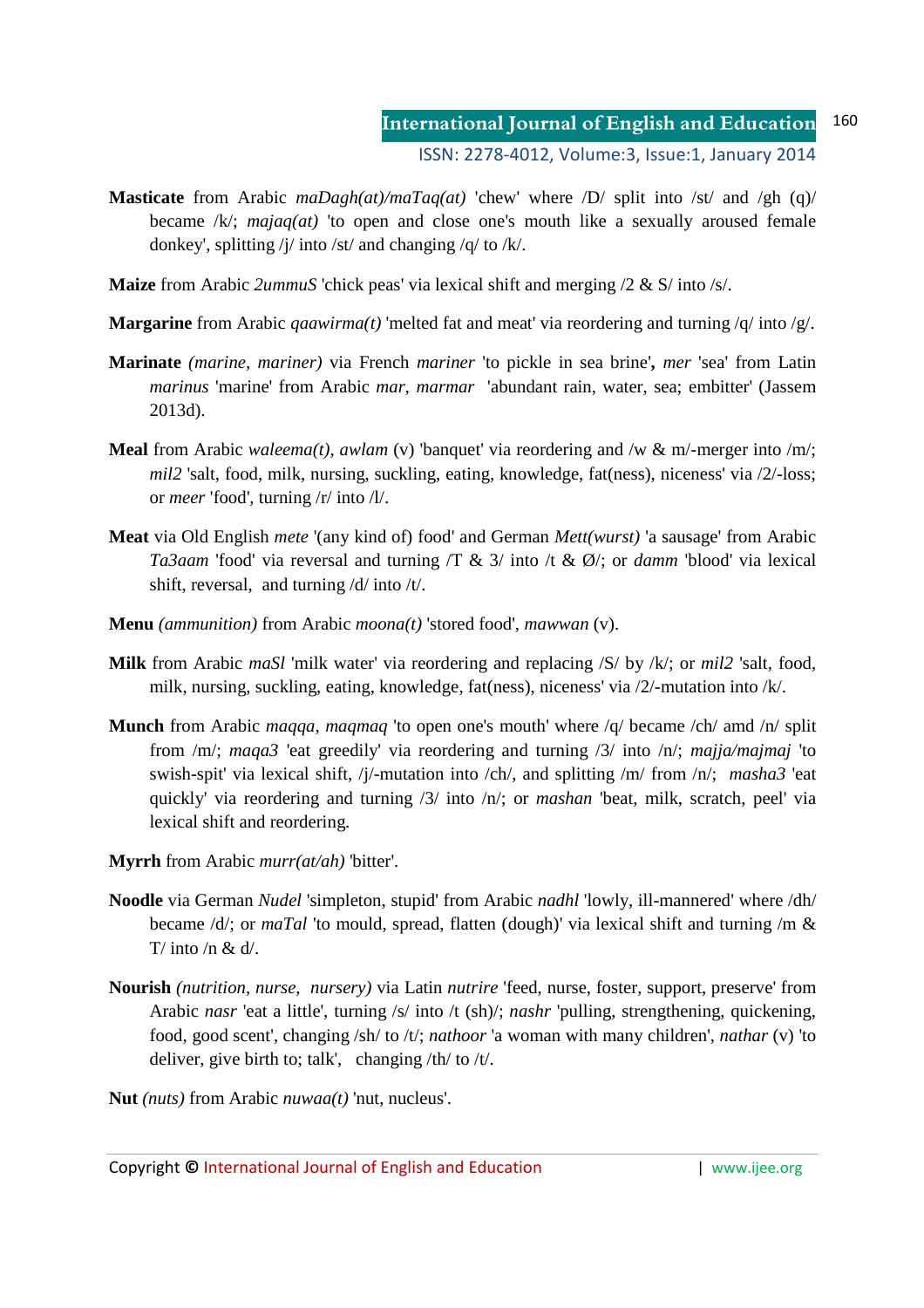- **Oil** *(olive, Oliver, Olivia)* via Latin *oleum* 'oil', Greek *elaion* 'oil', Italian/Spanish *olio*, and French *huille* 'oil' from Arabic *ihaala(t)* 'liquefied fat' via /h/-loss. See **olive**.
- **Olive** via Latin *oliva* 'olive (tree)' and Greek *elaion* 'olive (tree)', from Arabic *ihaala(t)*  'liquefied, melted fat' via /h/-loss or mutation into /v/; *fool* 'broad beans' via lexical shift and reordering; or *bala2* 'dates' via lexical shift and merging /b & 2/ into /v/. See **oil**.
- **Onion** from Arabic *na3na3* 'mint' via lexical shift and /3/-loss.

**Orange** from Arabic *'aarinj* 'oranges'.

- **Pasta** via Italian from Latin *pasta* 'dough, pastry' from Arabic *bassat, baseesat* 'a mixture of flour or yogurt powder and butter or oil; dried bread crushed and drunk; a flour-based food; any edible mixture', *bassa* (v) 'divide, crush'. A Libyan medical doctor (FRCS) once told me that it comes from the second element of a (Libyan) Arabic chef's name- *(Abdul- )baasiT* 'happiness giver; spreader', whose restaurant was popular with Italian soldiers during colonial days for serving such a meal, replacing /T/ by /t/ (cf. **sandwich** after Sandwich, the gambler).
- **Paste** via Latin *pasta* 'dough, pastry' from the Arabic for **pasta**; or *basaTa* 'spread, unroll, flatten (dough), make happy' where /T/ became /t/.
- **Patisserie** via French from Latin *pasticium* 'pastry', *pasta* 'dough'. See **paste**.
- **Pastry** via Latin *pasteria* 'pastry', *pasta* 'paste'. See **paste**.
- **Pea(s)** from Arabic *2abb(at)* 'grains'; /2/ was lost.
- **Pepper** from Arabic *buhaar* 'pepper', turning /h/ into /p/.
- **Pickle** from Arabic *baql* '(sour) vegetable' via lexical shift and replacing /q/ by /k/; or *bakl (bakeela(t), bakaala(t))* 'a mixture of wheat, dates, butter, yogurt' via lexical shift.
- **Pie** via Latin *pica* 'meat or fish enclosed in pastry' from Arabic *kubba(t)* (*kibb(e/i)* in Syrian Arabic) 'pie' via reversal and /k/-loss.
- **Pitcher** from Arabic *ibreeq* (*bireej* in my accent) 'pitcher' via reordering and turning /q/ into /t/; or *sharbat* 'pitcher, a drink' via reordering.
- **Pizza** via Italian 'cake, pie, tart' from Arabic *khubza(t)* (*bbeza(t)* in Children's talk) 'bread' via reordering and merging /kh & z/ into /z/.
- **Plate** from Arabic *balaaT(at)* 'a flat stone'; /T/ became /t/.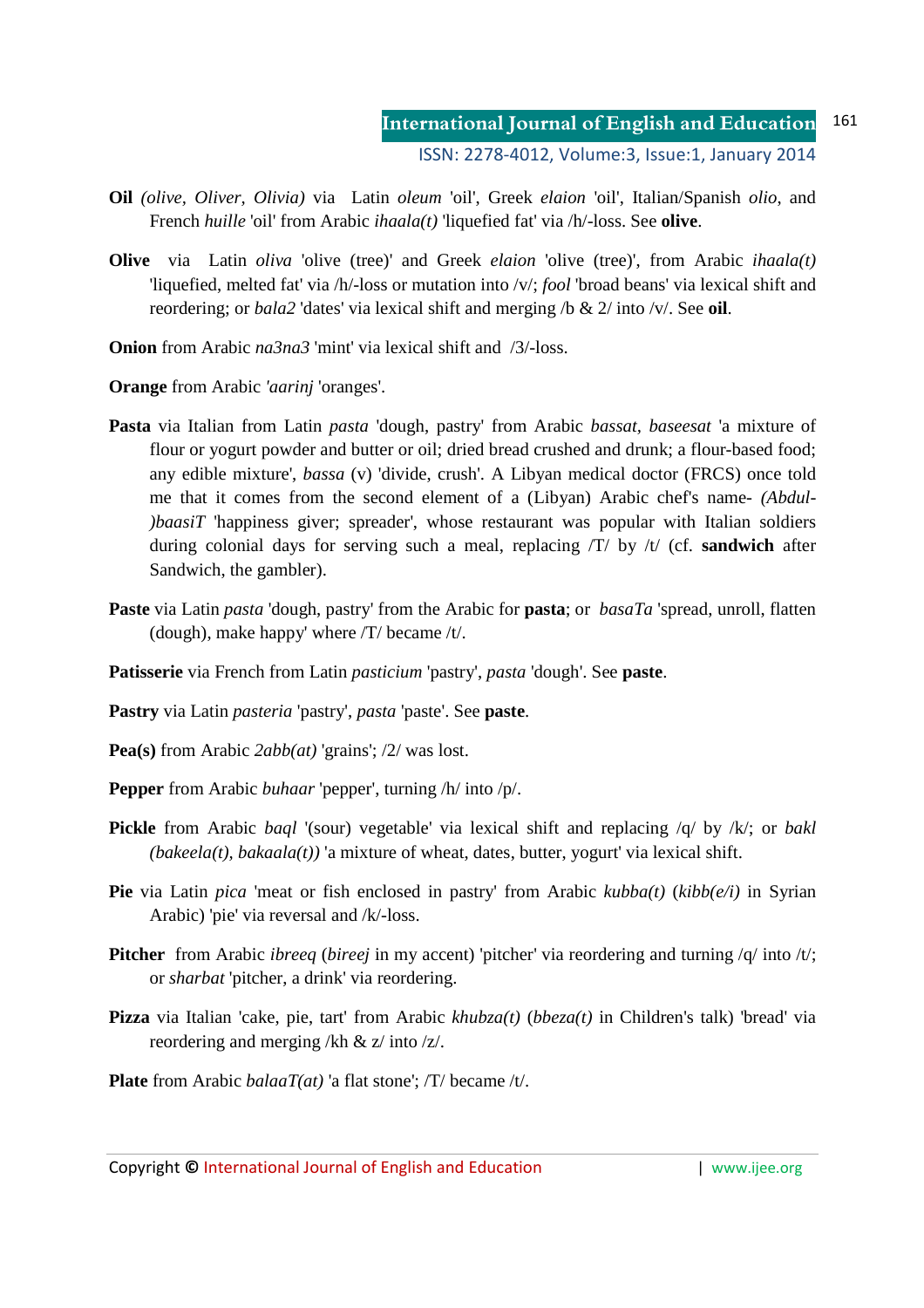- **Please** *(pleasure, pleasant)* from Arabic *bajal* 'to please, respect' via reordering and turning /j/ into /s/ (Jassem 2013i); or *bashshar, ibshir* (imp.) 'to break good news' via reordering and changing /sh & r/ to /s & l/. See **sherry**.
- **Porridge** via Middle English *porray, porreie* 'leek broth' and Latin *porrum* 'leek' from Arabic *baSal* 'onion' via lexical shift and merging /S & l/ into /r/.
- **Pot** *(pottery)* from Arabic *baTTa(t)* 'a bottle-shaped container; pot; duck; a lie/liar (cf. **poet**)', turning /T/ into /t/; *baiDaa'/ baiD(at)* 'pot, metal container, wheat, wit, white', replacing /D/ by /t/; or *dabba(t)* 'a small container for oil, fat, or seeds' via reversal and turning /d/ into  $/t/$ .
- **Potion** 'medicinal drink' via French *poison* 'a drink' from Latin *potare* 'drink' from Arabic *Taaba, Taiyeb* (adj.) 'delicious', *Tibb* (n) 'a medicine' via reversal; or *baththa* 'to mix food or flour with water' via lexical shift and replacing /th/ by /t/.
- **Potato** from Arabic *baTTa(t), baTbaT* (v) 'a swelling, to swell, duck'.
- **Preservative** *(preserve, conservative, conservation)*as a compound of Latin *pre-* 'before' from Arabic (i) *qabl* 'before' via reordering and merging /q & l/ into /r/ or *baarr* 'first (day of month)' and (ii) *Sabara, Sabr(at)* (n) 'to embitter, to preserve, to be patient' via reordering and substituting /v/ for /b/. See **conserve**.
- **Pub** *(public house)* via French *publique* from Latin *publicius* 'pertaining to the people, state; common, ordinary', *populus* 'people' from Arabic *labeeb, labb* 'a kind, sociable, polite person' via reordering; *wabal* 'a person praised for generosity' or *wabeel* 'a tough and rough person', turning /w/ into /p/. **House** is from Arabic *2aush* 'house (courtyard); den' or *2awza(t)* 'an enclosure; House' where  $/2 \&$  sh  $(z)$  became  $/\hbar \&$  s.
- **Pudding** *(rice pudding)* via West Germanic *pud-* 'to swell' from Arabic *baTTa* 'to swell; burst; duck'; or  $ba2ta(t)$  'rice pudding in my dialect (Jassem 1987); pure', turning /2 & t/ into /Ø &  $d/$ .
- **Puke** from Arabic *bakhkha* 'to spray, slay', turning /kh/ into /k/; *baka* 'weep' via lexical shift; or *baqqa* 'speak, open one's mouth' via lexical shift.
- **Purée** from Arabic *rubb, murabba* 'purée, jam' via reversal.
- **Raisin** from Arabic *2iSrim* 'unripe, sour grapes' via lexical shift, reordering, merging /2 & S/ into /s/, and turning /m/ into /n/.
- **Raw** from Arabic *nai* 'raw, uncooked'; /n/ became /r/.

**Refectory** from Arabic *fakiha, tafakkaha* 'eat enjoyably'.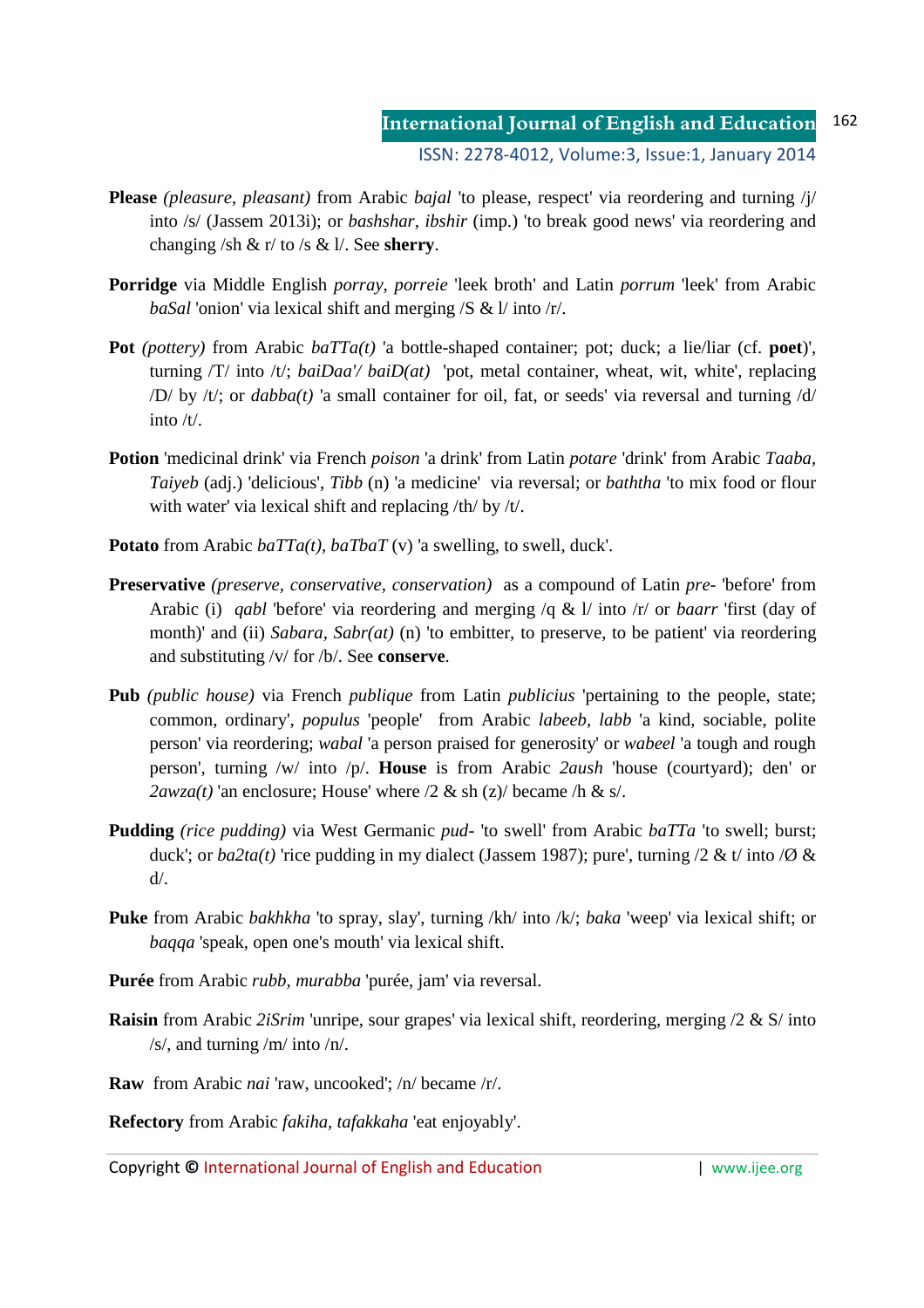**Regurgitate** from Arabic *qarqaT* 'eat, crunch'; /q & T/ turned into /g & t/.

- **Relish** *(lick, lechery)* from Arabic *la3q* 'eating' or *la2s* 'licking, tasting' via /2 (3)/-loss and turning /s (q)/ into /k/. See **lick**.
- **Restaurant** *(rest)* from Arabic *raa2at* 'rest; a soft doughy sweet', *raw2an(at)* 'eating' where /2/ changed to /s/; or *raiyeq* 'hungry', *tarweeqa(t)* 'eating, breakfast' via reordering and turning /q/ into /s/.
- **Rice** *(pudding)* from Arabic *'arz* 'rice', changing /z/ to /s/. See **pudding**.
- **Rot** *(rotten)* from Arabic *rathth* 'bad, untidy' where /th/ changed to /t/; or *3aTeen* 'rotten', turning /3/ into /r/.
- **Saccharine** *(sugar;* German *Zucker)* from Arabic *sukkar* 'sugar'; /sh & k/ became /s & g/.
- **Salivate** *(saliva)* from Arabic *saiyalat, saal* (v) 'saliva, flowing' via reordering; *tufaal* 'saliva' via reordering and turning /t/ into /s/; *lu3aab* 'saliva' via reordering and turning /3 & b/ into /s & v/; or *saalifat, sallaf* (v) 'talk, moustache' via lexical shift.
- **Salt** *(saline, salary)* via Latin *sal*, Greek *hals*, German *Saltz* from Arabic *saleeT* or *salaT(at)* 'oil' via lexical shift and turning /T/ into /t/; *Salala, SalaaSil, SlaSal(at)* 'water remnant', *Salaal* 'dirty and smelly water' via lexical shift, *Sall* 'warm earth or mud; clay', or *Sallat* 'dry land; little scattered rain' via lexical shift.
- **Sauce** from Arabic *saweeq* 'a meal cooked with wheat and milk'; /q/ turned into /s/.
- **Saucer** from Arabic *Sa2n* 'saucer'; /2 & n/ turned into /s & r/.
- **Savor** via Latin *sapor, sapere* (v) 'taste, perceive, to be wise' from Arabic *rashaf* 'eat, drink, sip' via reordering and turning /sh/ into /s/; *shariba* 'drink' via lexical shift, reordering, and changing /sh & b/ to /s & v/; or *baSeer* 'wise, perceiving, insightful' via reordering and turning /S & b/ into /s & v/; *zafar, zaffar* (v) 'fats; to taste fat', changing /z/ to /s/; or *sufra(t)* 'food' via lexical shift.
- **Scum** from Arabic *sakham* 'scum; blackness'; /kh/ became /k/.
- **Seasoning** via French *saison* 'a seasoning, planting' from Latin *satio*, *serere* (v) 'to sow, plant' from Arabic *zara3*, *zar3* (n) 'to sow, plant'; /z & 3/ evolved into /s &  $\emptyset$ /.
- **Serve** *(service, servant, servile, servility, serviette)* from Arabic *sakhkhar* 'to serve, work for' where /kh/ became /v/; or *sharrif* 'in food service, here you are; please have (it)', turning  $\frac{\text{}}{\text{sh}}$  into  $\frac{\text{sf}}{\text{sh}}$  (Jassem 2013c).

**Sesame oil** from Arabic *sumsum* 'sesame' via reordering. See **oil**.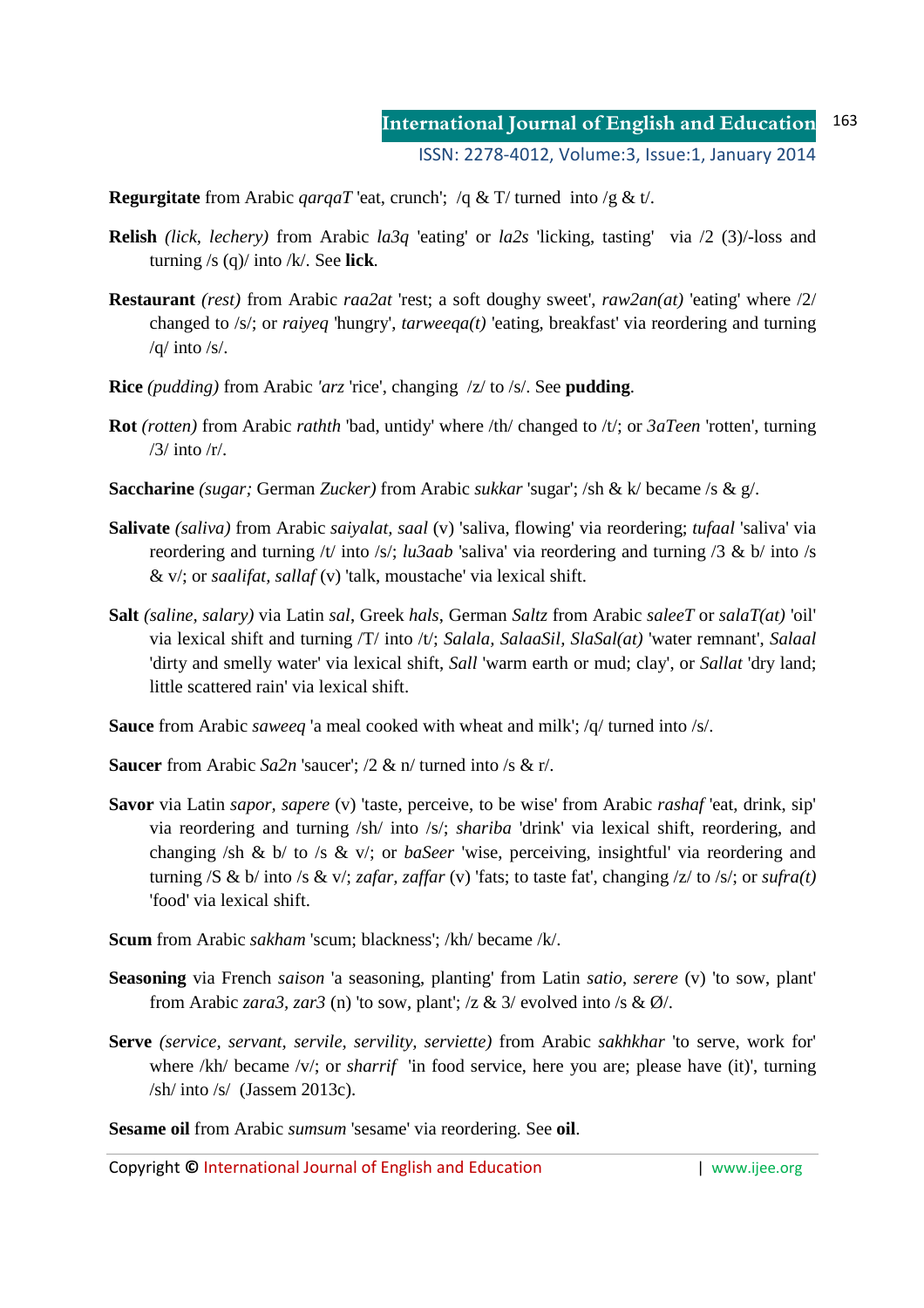- **Sherry** from Arabic *sukr, sakira* (v) 'intoxicant, alcohol', merging /sh & k/ into /s/ (Jassem 2013c). See **cheers**.
- **Sip** *(sippen* in German) from Arabic *Sabba* 'spew, pour' where /S/ changed to /s/; *sab(sab)* 'flow' via syllable merger and lexical shift; or *shaba3* 'to stop eating for having had enough' via lexical shift and turning /sh & 3/ into /s & Ø/; or *shaffa, shaffa(t)* (n) 'to have a sip; a sipful', turning /sh & f/ into /s &  $p'$ .
- **Sizzle** *(sizzling)* from Arabic *Sala* 'sizzle, burn, roast, fry'; /S/ split into /s & z/.
- **Smoke** from Arabic *sakham/sa2am* 'smoke, blackness' via reordering and substituting /k/ for /kh  $(2)$ .
- **Snack** from Arabic *zaqama* 'eat, force-feed' via reordering and turning /z & q/ into /s & k/.
- **Soak** from Arabic *saqa* 'irrigate, soak', turning /q/ into /k/; or *saqa3a* 'to get cold, freeze, soak' via  $/3/$  -loss.
- **Sober** *(sobriety)* from Arabic *Saabir* 'patient, persevering' via lexical shift; *shaarib* 'drunkard, drinking' via lexical shift, reordering, and turning /sh/ into /s/; or *baSeer* 'seeing, wakeful' via reordering.
- **Soup** from Arabic *shawraba(t)* 'soup, stew' via /r/-loss and /sh/-mutation into /s/.
- **Sour** from Arabic *Sari, Sarr* (adj.) 'bad, sour (yogurt); stagnant (water)', turning /S/ into /s/.
- **Spaghetti** via Italian *spago* 'cord', *spaghetto* 'string, twine' from Arabic *qaSab(at)* 'tube, reed' via lexical shift and turning /q & S/ into /g & s/.
- **Spew** from Arabic *Sabba* 'spew, pour'; /S/ changed to /s/.
- **Spice** via Latin *species* (pl.) 'spices, goods, wares, kind, sort' from Arabic *Sibgh(at)* 'oil, ointment, colouring' via lexical shift and turning  $/S & gh/$  into  $/s & g/$ .
- **Spinach** from Arabic *sabaanikh* 'spinach'; /kh/ became /ch/.
- **Spirits** from Arabic *sharba(t)* 'a drink' via reordering and turning /sh/ into /s/.
- **Spit** from Arabic *ba(s, z, S)aq* 'spit' via reordering and turning /q/ into /t/.
- **Spoil** from Arabic *salb, salab* (v) 'rob, spoil' via reordering and lexical shift.
- **Stale** from Arabic *taali, tuwaali* (pl.) 'of food, leftovers' via lexical shift and splitting /s/ from /t/.
- **Starve** *(starvation)* from Arabic *Sabar(at)* 'tolerate, persevere, embitter' via reordering and turning /b/ into /v/.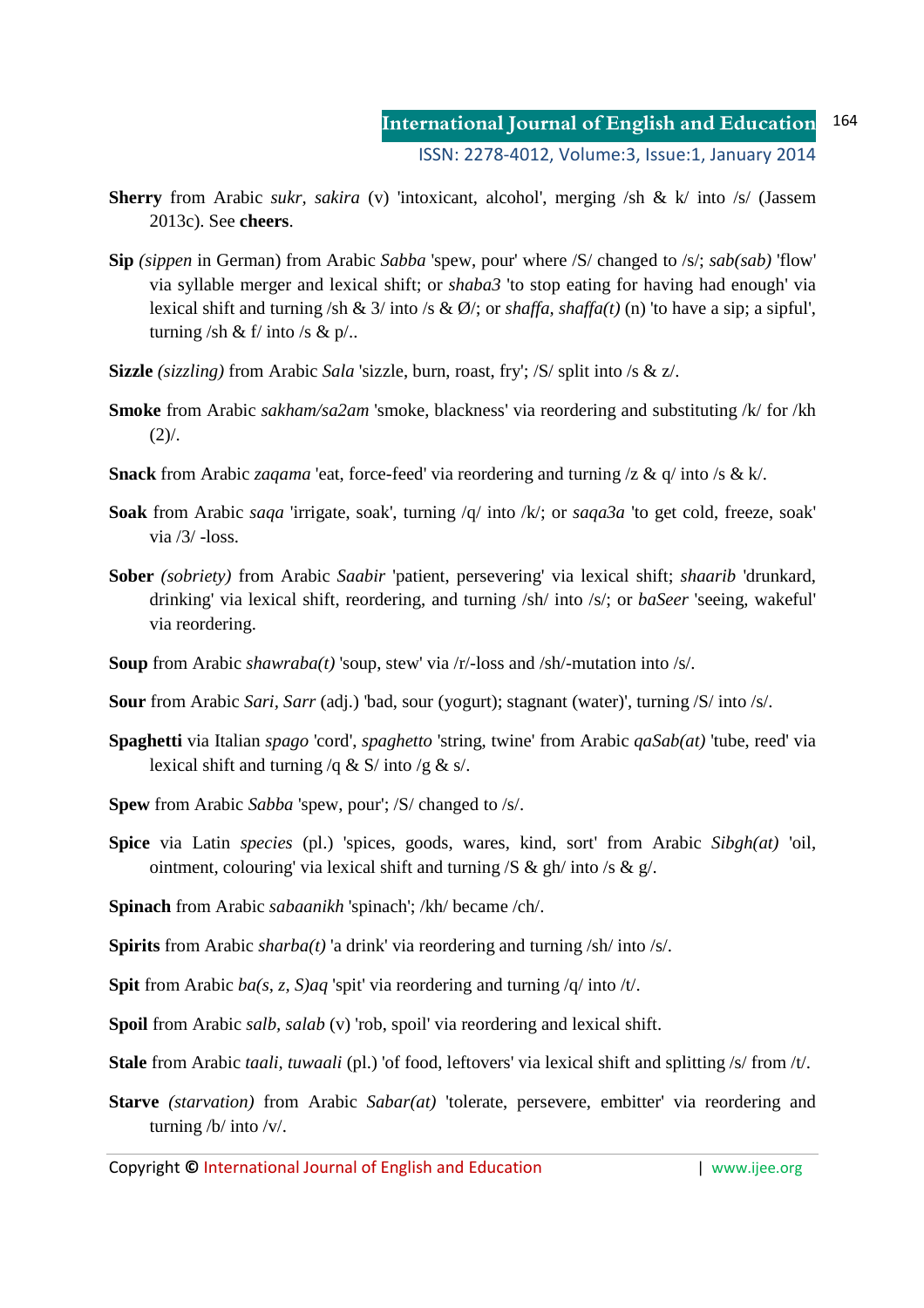- **Stench** from Arabic *zankh(at)* 'of meat, smelly and oily' via reordering and turning /z & kh/ into /s & ch/.
- **Stew** 'cooking vessel, steam bath' via Latin *extufare* 'evaporate', *tufus* 'vapour' and Greek *typhos* 'smoke' from Arabic *Dabaab* 'fog, steam' where /D & b/ became /t & f/; *sawa/ istawa* 'to cook (well), ripen'; *shawa, ishtawa* 'to roast' via lexical shift; or *qaS3at* 'cooking vessel' via reordering, merging / q & S/ into /s/, and replacing /3/ by /w/.
- **Suck** *(suckle)* from Arabic *saak, siwaak/sawk* (n) 'to rub one's teeth'; *sakka/Sakka* 'to press teeth together' via lexical shift; or *saqa* 'drink' via lexical shift and replacing /q/ by /k/.
- **Supper** from Arabic *Subar, Sabra(t)* 'food heap, a snack', changing /S/ to /h/ (cf. **super** from Arabic *Subar* 'highest' in Jassem (2013c)).
- **Swallow** from Arabic *zala3/zawla3* 'swallow'; /z & 3/ became /s & w/.
- **Sweet** from Arabic *'aSiat* 'a sweet made from flour, yogurt, and dates' via reordering an turning /' & S/ into /w & s/; *saweeq* 'a wheat-based sweet' where /q/ became /t/.
- **Swish** from Arabic *sawak* 'to rub one's teeth' via lexical shift and changing /k/ into /sh/.
- **Take** from Arabic *akhadh* 'take' via reversal and changing /kh & dh/ merged into /k & t/.
- **Tart** *(torte)* 'small pie' from Arabic *faTeera(t)* 'pie'; /f & T/ merged into /t/.
- **Taste** via French *tat (tast)* 'taste' from Arabic *dhaaq, dhawq(at)* (n) 'taste', turning /dh/ into /t/ and splitting /q/ into /st/; or *qashsha(t)* 'eat', replacing /q & sh/ by /t & s/ (Jassem 2013o).
- **Tavern** via Latin *taberna* 'shop, inn, tavern' from Arabic *tabbaan* 'barn' via lexical shift and /r/ insertion; or *Taa2oon* 'mill, tavern' where /2/ became /v/ and /r/ was inserted.
- **Tempera** via Japanese from Portuguese *tempero* 'spice, seasoning' from Arabic *tawaabil* 'spices'; /w &  $\frac{1}{\sqrt{2}}$  became /m & r/.
- **Tender** from Arabic *Tari(at)* 'soft, tender' via reordering, turning /T & t/ into /t & d/, and /n/ insertion.
- **Thank** via German *Danke* 'thank' from Arabic *shakar* 'thank' via reordering and changing /sh & r/ to /th & n/ (Jassem 2013c, i). See **cheer**s.
- **Thirsty** *(thirsty)* from Arabic *Saarra(t), Sirr* 'thirst' via reordering and /S/-split into /th & t/; or *Dar(a)s* 'little rain; unable to eat due to sour food; angry due to hunger; masticate without swallowing' via lexical shift and turning /D/ into /th/.

**Thyme** from Arabic *thoom* 'garlic' via lexical shift.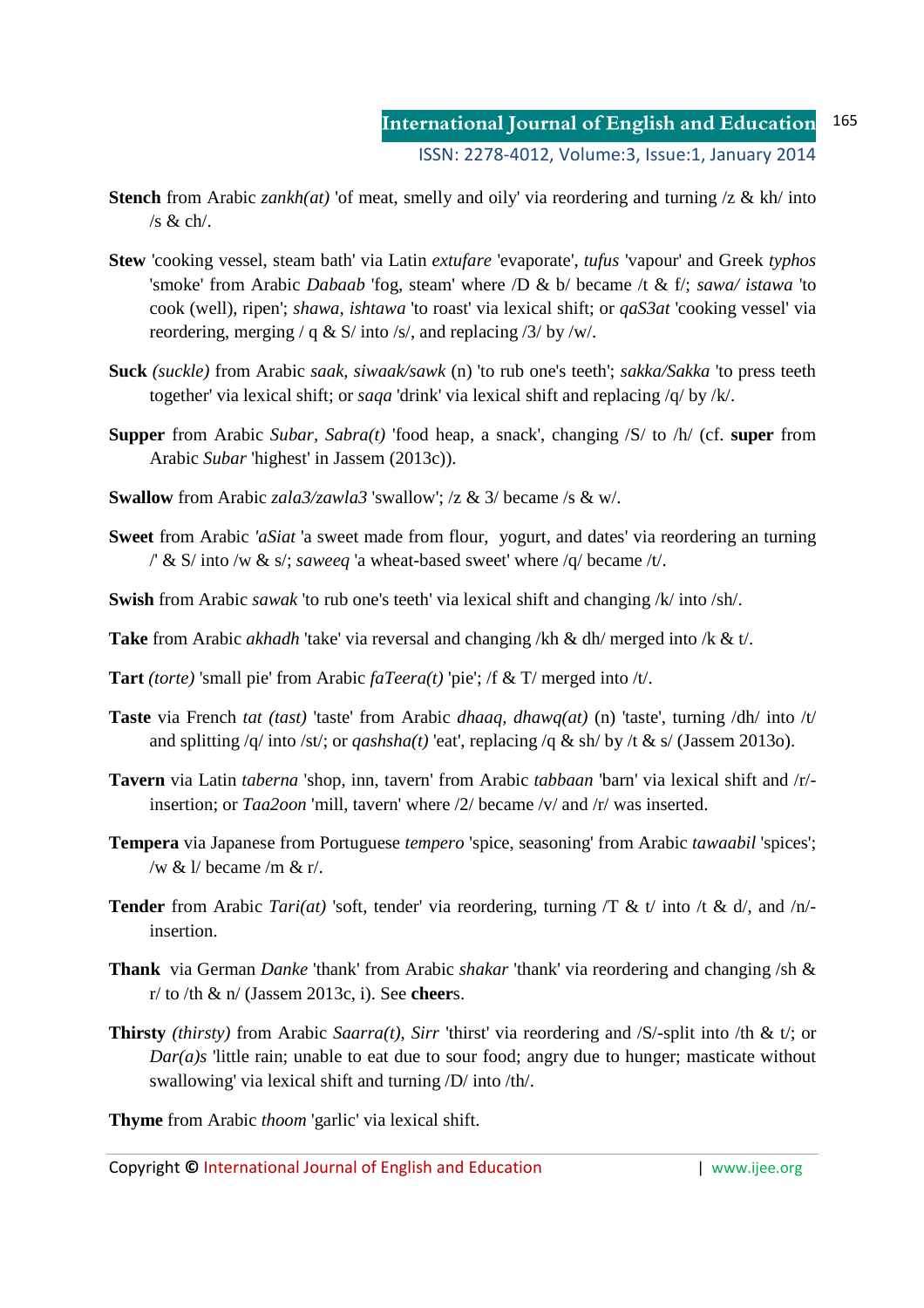- **International Journal of English and Education** ISSN: 2278-4012, Volume:3, Issue:1, January 2014 166
- **Toast** 'a call to drink to someone's health' from Arabic *sa3aT, sa3Ta(t)* (n) 'to drink' via reordering, /3 & s/-merger, and turning /T/ into /t/; or *dhawq(at)* '(a) taste', replacing /dh & q/ by /t & s/. See **taste**.
- **Tomato** via Spanish *tomate* from Nahuatl *tomatl, tomana* (v) 'lit., the swelling fruit; swelling' from Arabic *maTTa(t)* 'to stretch' via reordering and lexical shift.
- **Toxic** *(intoxicate, intoxicant)* via Latin *toxicum* 'poison', *intoxicare* (v) from Arabic *daakh, dawkh/dawakhaan* (n) 'to swoon, feel unconscious' where /d & kh/ became /t & ks/.
- **Vegetable** from Arabic *baql(at)* 'any (sour) vegetable', turning /b & q/ into /v & g/. See **vegetarian**.
- **Vegetarian** *(vegetation, vegetable, Vegan)* via Latin *vegetare* 'to enliven, quicken, grow', *vegere*  'to be active, alive, quicken' *vegetus* 'vigorous, active' from Arabic *faaqa* 'wake up, become bigger'; *qawi* 'strong, powerful' via reordering and turning /w/ into /v/; *faakihat* 'fruit' via lexical shift and merging /k & h/ into /g/; or *baql(at)* 'any (sour) vegetable', turning /b & q/ into /v &  $g/$ .
- **Venom** *(venomous)* via Latin *venenum* 'poison', *Venus* 'erotic love' from Arabic *i2na(t)* 'hatred' via lexical shift and turning /2/ into /v/ and /m/-split from /n/; or *2anaan, 2inna(t)* 'love, kindness', *2aanna(t)* 'wife', turning /2/ into /v/; or *samm* 'poison', turning /s & m/ into /v &  $n$ .
- **Vine** *(vintner)* from Arabic *wain* 'grapes'; /w/ became /v/. See **wine**.
- **Vinegar** *(acrid)* as a compound of (i) *vine* from Arabic *wain* 'grapes' above and (ii) *gar- (aigre)* 'sour' from Arabic *khall* 'vinegar, sour' where /kh & l/ became /g & r/.
- **Vodka** from Russian *voda* 'water' + *ka* 'little' ('lit., little water') from Arabic (i) *wird* 'water' where /w/ became /v/ and /r/ was lost and (ii) *qall* 'little' via /l/-loss. See **water**.
- **Vomit** via Latin *vomitare, vomere* 'discharge through the mouth' from Arabic *famm* 'mouth' via lexical shift; or *nafath* 'to spit lightly' via lexical shift, reordering, and replacing /n & th/ by /m & t/.
- **Waiter** *(wait)* from Arabic *'ata* 'come' via lexical shift and turning /'/ into /w/.
- **Water** *(hydro; Wasser* in German; Russian *voda*) from Arabic *qaTr* 'water' where /q & T/ became /w & t/ (Jassem 2013d); or *wird* 'water' via reordering and changing /d/ to /t/.
- **Watercress** from Arabic *qurra(t)/jarjeer* 'watercress' where /q (j) & t/ became /k & s/; or *qurraS*  'a hairy, medicinal stinging plant' via lexical shift and turning /q & S/ into /k & s/.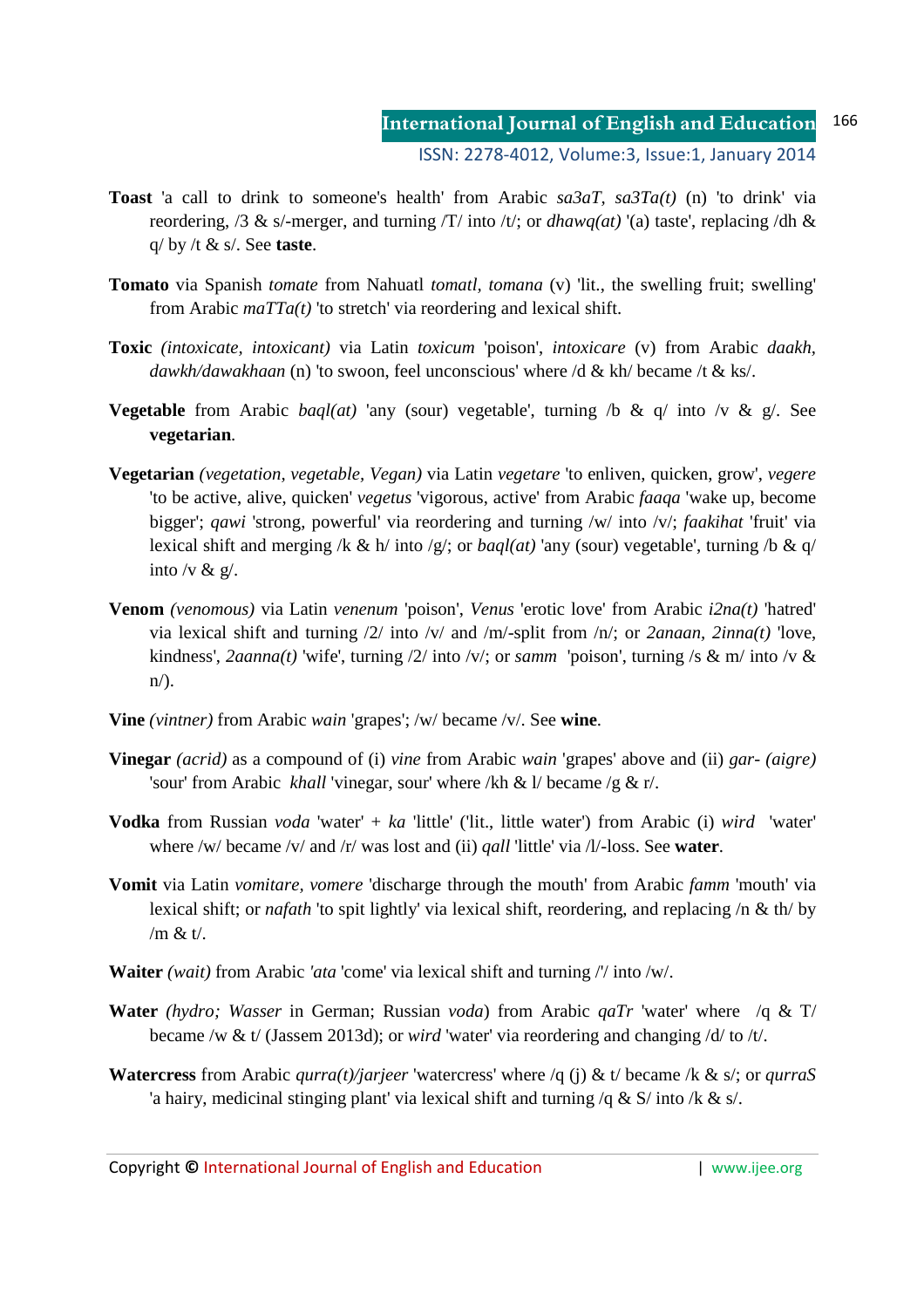**Watermelon** from Arabic *laimoom* 'lemon' via lexical shift and reordering.

- **Welcome** from Arabic *salaam* 'welcome, greeting' via reordering and turning /s & aa/ into /k & w/ (see Jassem 2012b, 2013l).
- **Wheat** *(white)* via Old English *hwæte* 'that which is white; white' and German *Weizen* from Arabic *baiDaa' ('abiaD)* 'wheat, white, pot' where /b & D/ became /w & t/. See **pot**.
- **Whisky** from Gaelic *uisge beatha* and Old Irish *uisce bethu* 'water of life' from Latin *aqua vitae* and French *eau de vie* 'water of life; brandy' from Arabic *saweeq* 'wine' via reordering and turning /q/ into /k (s)/, *siqaa'* 'water, a drink', *saaqi* 'butler' where /q & 3/ became /k & Ø/; or *qu3aa3* 'salty water' via lexical shift. See **aqua vita**.
- **Wine** *(winery; vine)* via Latin *vinum* 'wine'*,* Greek *oinos,* German *Wein* from Arabic *wain*  'grapes'; *2aani(at), 2awaan* (pl.) 'fine, antiquated wine; winery', substituting /w/ for /2/.
- **Yogurt** from Arabic *iqT* 'dried yogurt' via /r/-insertion and turning /q/ into /g/ or *wagheer* 'stoneheated milk' via reordering and turning /gh/ into /g/.

**Zucchini** from Arabic *koosa(n)* 'zucchini' via reordering and turning /s/ into /z/.

To sum, the total number of *wining* and *dining* words amounted to 240, all of which have true Arabic cognates: i.e., 100%.

## **4. Discussion**

The above results clearly indicate that *wining* and *dining* words in Arabic, English, German, French, Latin, and Greek are true cognates owing to their similar or identical forms and meanings. Their differences, however, are due to natural and plausible causes and courses of phonetic, morphological and semantic change. Shared vocabulary between Arabic and English in this study amounted to 100%, exceeding Cowley's (1997: 172-173) classification according to which an 80% ratio indicates membership to the same language- i.e., dialects.

Thus the results agree with all the findings of previous studies (Jassem 2012a-f, 2013a-q) in which English, German, French, Latin, Greek, Sanskrit and Arabic were all found to be rather dialects of the same language, let alone the same family. Moreover, they lend further support to the lexical root theory which has been found as adequate for the present as it was for the previous analyses. The main principle which states that Arabic, English, German, French, and so on are not only genetically related but also are dialects of the same language is, therefore, theoretically and verifiably sound and empirically true. Retracing English *wining* and *dining* words to true Arabic cognates is the clearest such proof on all levels of phonetic, morphological, grammatical, and semantic analysis.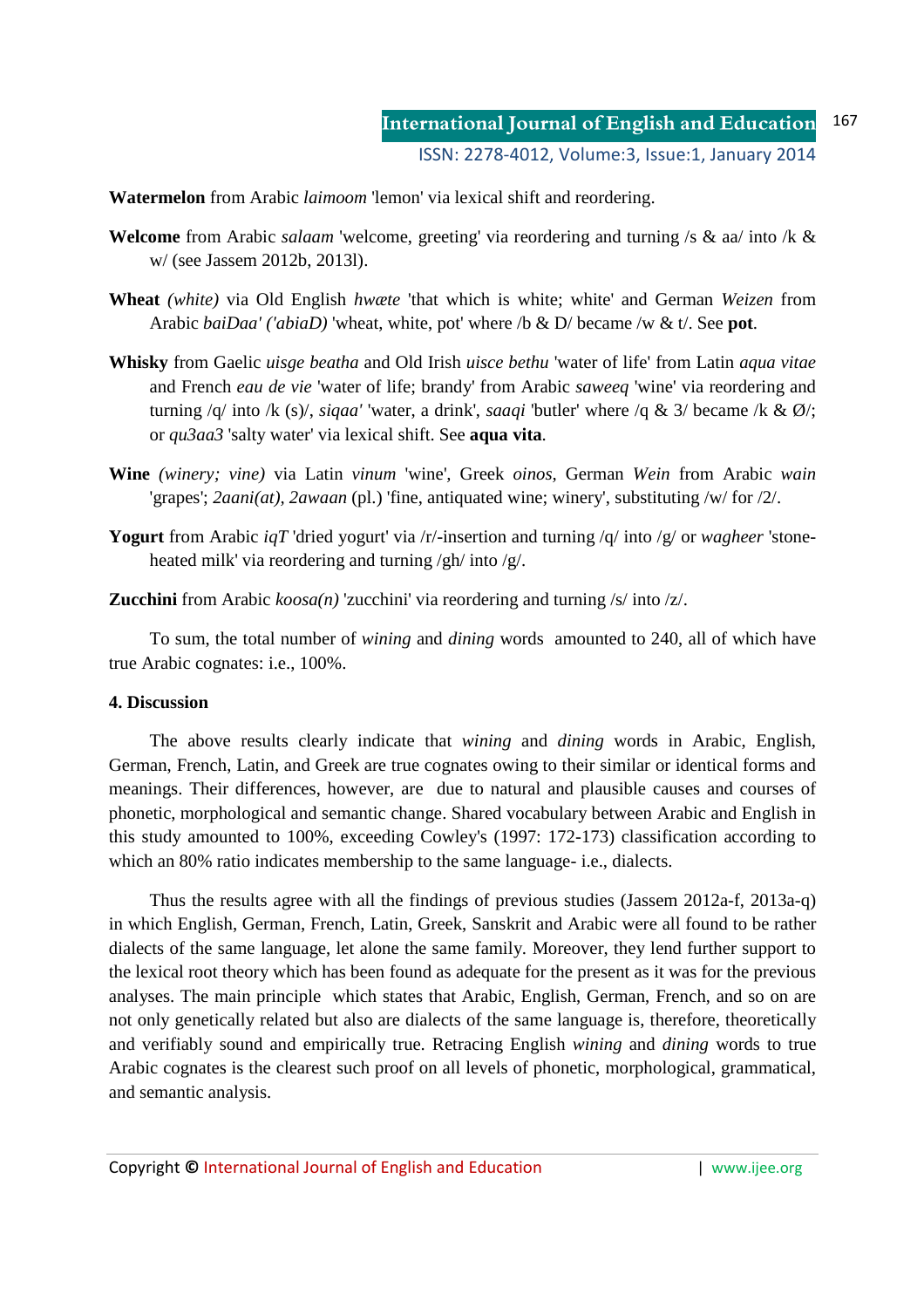#### **International Journal of English and Education** 168

### ISSN: 2278-4012, Volume:3, Issue:1, January 2014

Semantically speaking, the following patterns emerged. Lexical stability was the general pattern where words maintained their basic meanings across the languages. The recurrence of lexical convergence in the data was due to formal and semantic similarity between Arabic words, on the one hand, and their English cognates, on the other. For example, *milk* derives from either Arabic (i) *mil2* 'milk, food, salt' via /2/-mutation into /k/ or (ii) *maSl* 'milk water' via lexical shift, reordering, and turning /S/ into /k/; both are formally and semantically similar. Likewise, semantic multiplicity was abundant, where some English words had more than one meaning, which might have more than one likely Arabic cognate; for instance, *jam* may mean 'join, confuse, marmalade', which all derive from formally and semantically similar Arabic wordsnamely, *jama3* 'join' via /3/-loss and/or *3ajeen* 'a dough' via lexical shift, /3/-loss, and /n/ mutation into /m/. Lexical shift was also common as in *milk/maSl* above. Lexical variability was noted in those words which occurred, for instance, in Latin and French but not in English whereas Arabic had them all. For example, *drink/trinken* occur in English and German versus *absorb* or *imbibe* in Latin and French originally; Arabic has all variants- i.e., *Tarqa3* 'drink repeatedly' via reordering, turning /T, q, & 3/ into /d (t), k, & n/, *sharib* 'drink' via /sh/-mutation into /s/, and *beeb (baab, baiyaab)* 'water tap, waterman' via lexical shift.

 What does all that signify? At least two things can be noted. Firstly, it signifies that Arabic, English, German, French, and so on are dialects of the same language for having the same words with similar or identical forms and meanings (cognates), with Arabic being the source or parent language because of its phonetic complexity and lexical multiplicity and variety (for detail, see Jassem (2012a-f, 2013a-i). For example, the exemplary *wining* and *dining* text in 2.1 above is as much English as it is Arabic where every lexical item in it has a true Arabic cognate, which can be checked in the results above and/or the relevant previous studies like Jassem (2012c) for pronouns, (2012d) for determiners, (2012f) for inflectional morphemes, and (2013a) for derivational morphemes.

Secondly, it has interesting implications for general linguistic theory, typology/taxonomy, and language origin (Jassem 2013l). On the one hand, it implies that the so-called proto-Indo-European language hypothesis is fictitiously groundless and baseless which should, subsequently, be rejected outright because all English words, for instance, are traceable to Arabic sources. On the other hand, it implies that all human languages are, on a wider scale, related to one another, which eventually descended from a single source, which suddenly emerged in perfect fashion. However, such a primary, sudden, perfect language became simpler and simpler over time like English words being simpler than their Arabic cognates phonetically, morphologically, and semantically; the same applies to today's Arabic words, which are simpler than Classical Arabic ones. Furthermore, the change or simplification progressed extremely slowly over time, spanning thousands of years as has been shown in Pagel et al (2013) in which some 27 common English core words (e.g., pronouns) were found to date back to 15, 000.00 years ago during which they changed or simplified little.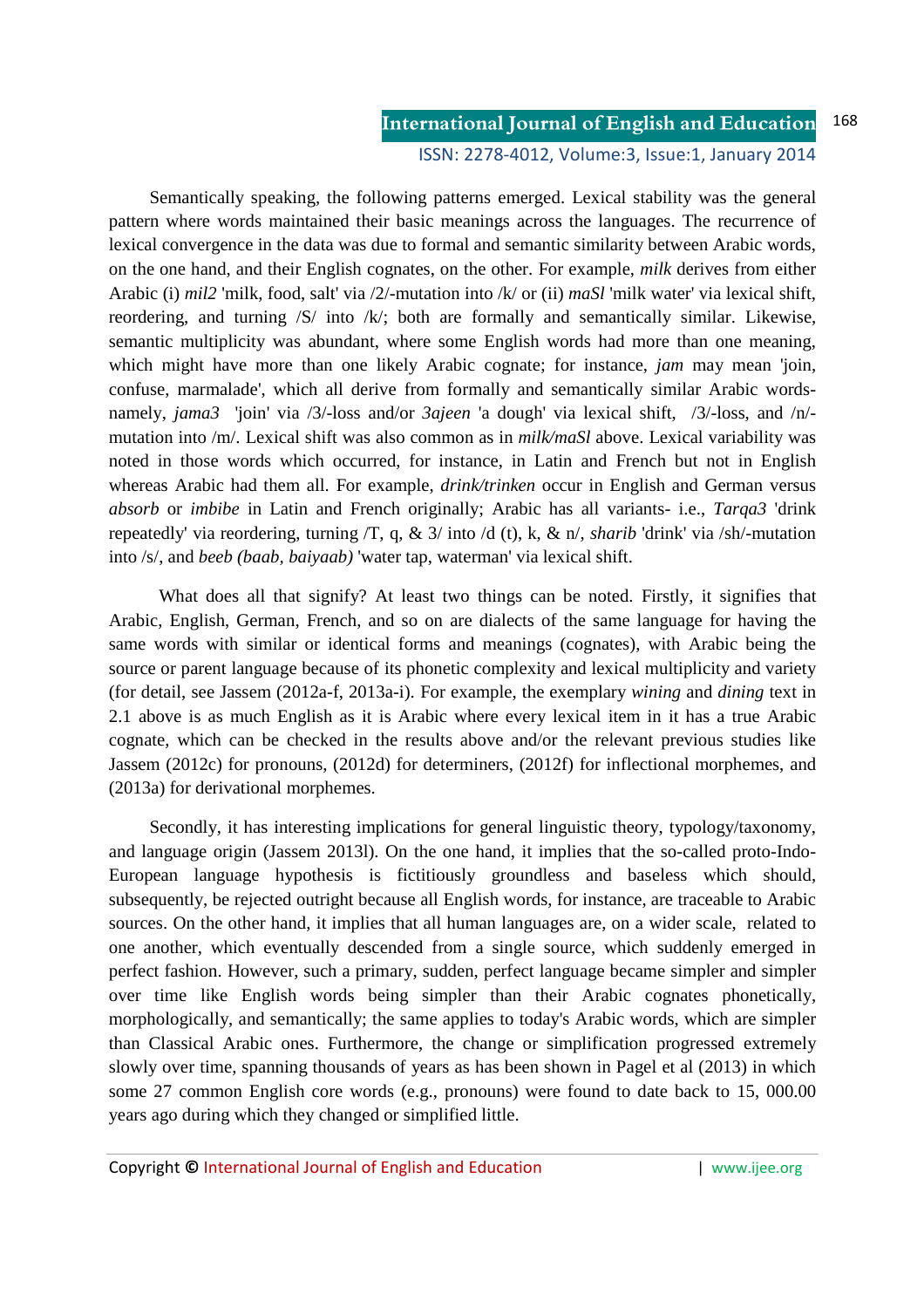#### **International Journal of English and Education** 169

## ISSN: 2278-4012, Volume:3, Issue:1, January 2014

Now can that old, primary, sudden, perfect source, technically known as proto-language (Harper 2012) or proto-world-language (Ruhlen 1987, 1994) be feasibly reconstructed? Very much so, indeed. How? According to Jassem (2013l, 2013o), answering that question more clearly and satisfactorily depends on elucidating (i) the nature of language acquisition or learning and (ii) language change or evolution. As to the former, all human languages are the result of learning; one speaks a language because someone taught him it; it is really impossible, otherwise. Whether it is today's or yesterday's language, in the 21<sup>st</sup> century or at *time zero* when humanity first appeared on earth, the same rule applies no matter how long ago that might have been; time is immaterial because the same outcome would still obtain; a million or a billion years make no difference whatsoever. This fact is the axis upon which all first and second language acquisition research rotates worldwide (for a survey, see Crystal 2010; Yule 2006; Jassem 1987, 1993, 1994). Language learning is just like computer processing: both the hardware and software have to be designed by someone; a computer neither makes itself, nor does it run itself; it must be prompted externally.

As to language evolution, it is closely linked to language acquisition. So since every language is acquired or learnt, it follows from such corollary that all languages must have descended, evolved, or originated in the end from one perfect source. Over time, they changed form and meaning but not substance where the essence (meaning roughly) of the word remained intact. For example, Arabic *shariba* 'drink', *saqa* 'drink, soak'*, saweeq* 'wine'*, qu3aa3* 'salty, bitter water', English *absorb, soak, whisky*, and Latin/French *absorption, aqua/eau* all kept their substance (real words) in all but changed their form or pronunciation where /sh/ became /s/, for instance. Therefore, in light of these facts, this entails that that pre-historic language has survived to this day in contemporary world languages, though in different forms. In other words, all human languages are variable developments of that old, primary, sudden, perfect source; such a pre-historic language has never died out completely, which still exists to varying degrees in all human languages in current use. The mutation or change is just like what happens to any natural phenomenon such as the relationship between snow, ice, sleet, fog, dew, vapour, and *water* (all are water) or dust, sand, ash, rock, stone, and *earth* (all are earth). Disintegration, recycling and recombination is the pattern in all.

But which current human language resembles it more closely? This automatically leads one to the question of reconstructing that pre-historic language. Since it has not died out at all, reconstruction can be successfully achieved on the basis of (an) ancient world language(s), which has survived into modern ones, though in different forms. Of all, Arabic is perhaps the greatest survivor and inheritor, which may be the best possible link to that old, perfect language on which analysis should focus. Indeed, Arabic can be said to have maintained almost all the features of that primary, perfect language for the reasons adduced above (see Jassem 2012a). Pronouns in world languages has provided some provisional clues to that (Jassem 2012d, 2013l), but more evidence is awaiting further research into the subject.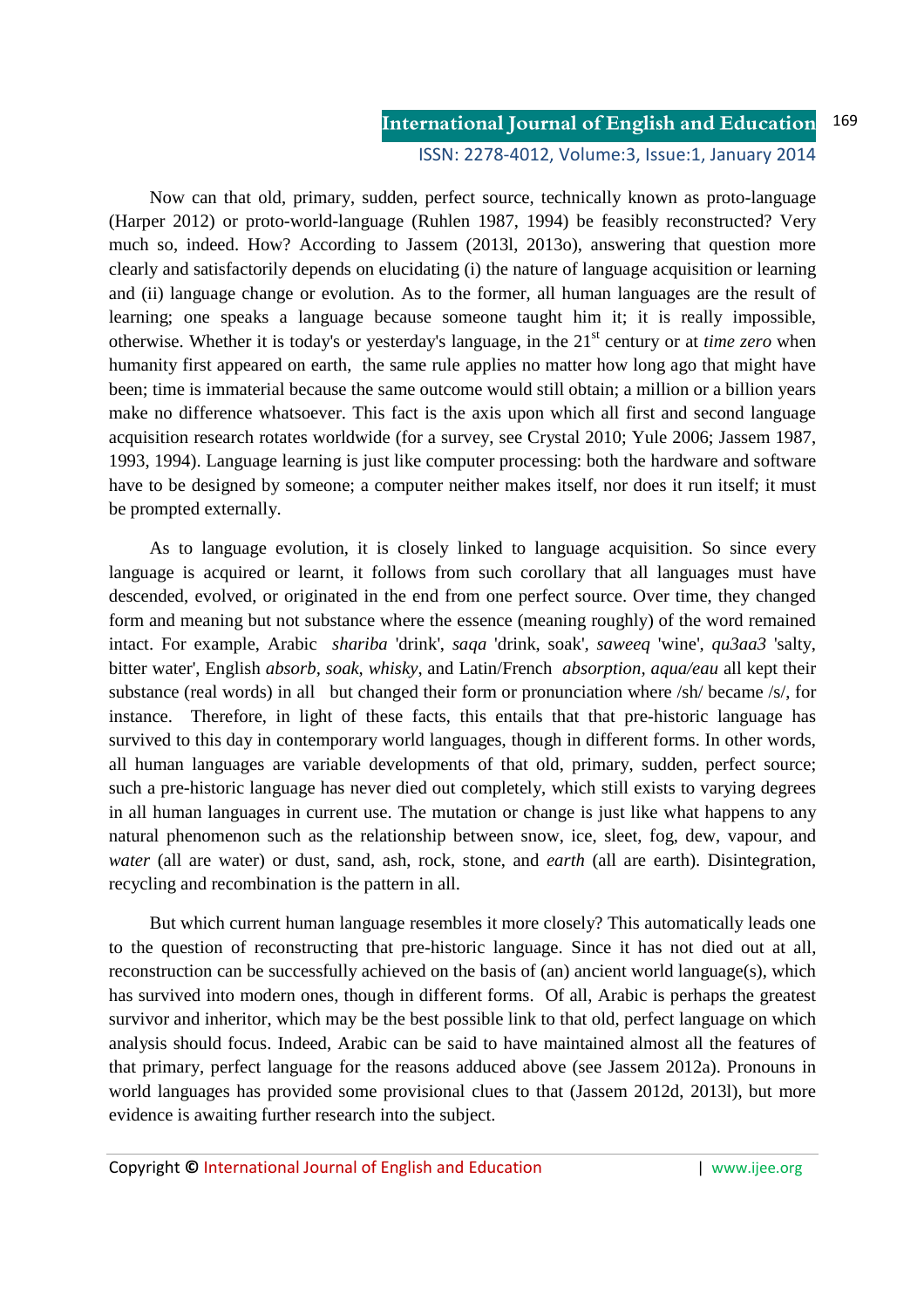## **5. Conclusion and Recommendations**

To summarize, the main results of the study were as follows:

- i) The lexical root theory has been adequate for the analysis of the close genetic relationships between *wining* and *dining* words in Arabic, English, German, French, Latin, and Greek according to which they are all dialects of the same language.
- ii) The 240 *wining* and *dining* words or so in English, German, French, Latin, Greek, and Arabic are true cognates with the same or similar forms and meanings. However, their differences are due to natural and plausible causes of phonetic, morphological, and lexical change (cf. Jassem 2012a-f, 2013a-q).
- iii) Phonetically, the main changes included substitution, reversal, reordering, split, and merger; lexically, the recurrent patterns were stability, convergence, multiplicity, shift, split, and variability; the abundance of convergence and multiplicity stem from the formal and semantic similarities between Arabic words from which English and European words stemmed in the first place.
- iii) The phonetic complexity, huge lexical variety and multiplicity of Arabic *wining* and *dining*  words compared to those in English and European languages point to their Arabic origin in essence.
- v) Finally, the current work supports Jassem's (2012a-f, 2013a-q) calls for further research into all language levels, especially lexis or vocabulary. The application of such findings, moreover, to language teaching, lexicology and lexicography, translation, cultural (including anthropological and historical) awareness, understanding, and heritage is badly needed to promote and disseminate acculturation and cooperation.

## **Acknowledgements**

Sincere thanks are warmly extended to everyone who contributed to this research in any way worldwide. For my supportive and inspiring wife, Amandy M. Ibrahim, I remain indebted as ever.

## **References**

- Algeo, J. (2010). *The origins and development of the English language*. (6th edn*.*). Wadsworth Cengage Learning.
- Altha3aalibi, Abu ManSoor. (2011). *Fiqhu allughat wa asraar al3arabiyyat.* Ed. by Alayoobi, Dr. Yaseen. Beirut and Saida: Al-Maktabat Al-3aSriyyat.
- Bergs, Alexander and Brinton, Laurel (eds). (2012). *Handbook of English historical linguistics*. Berlin: Walter de Gruyter.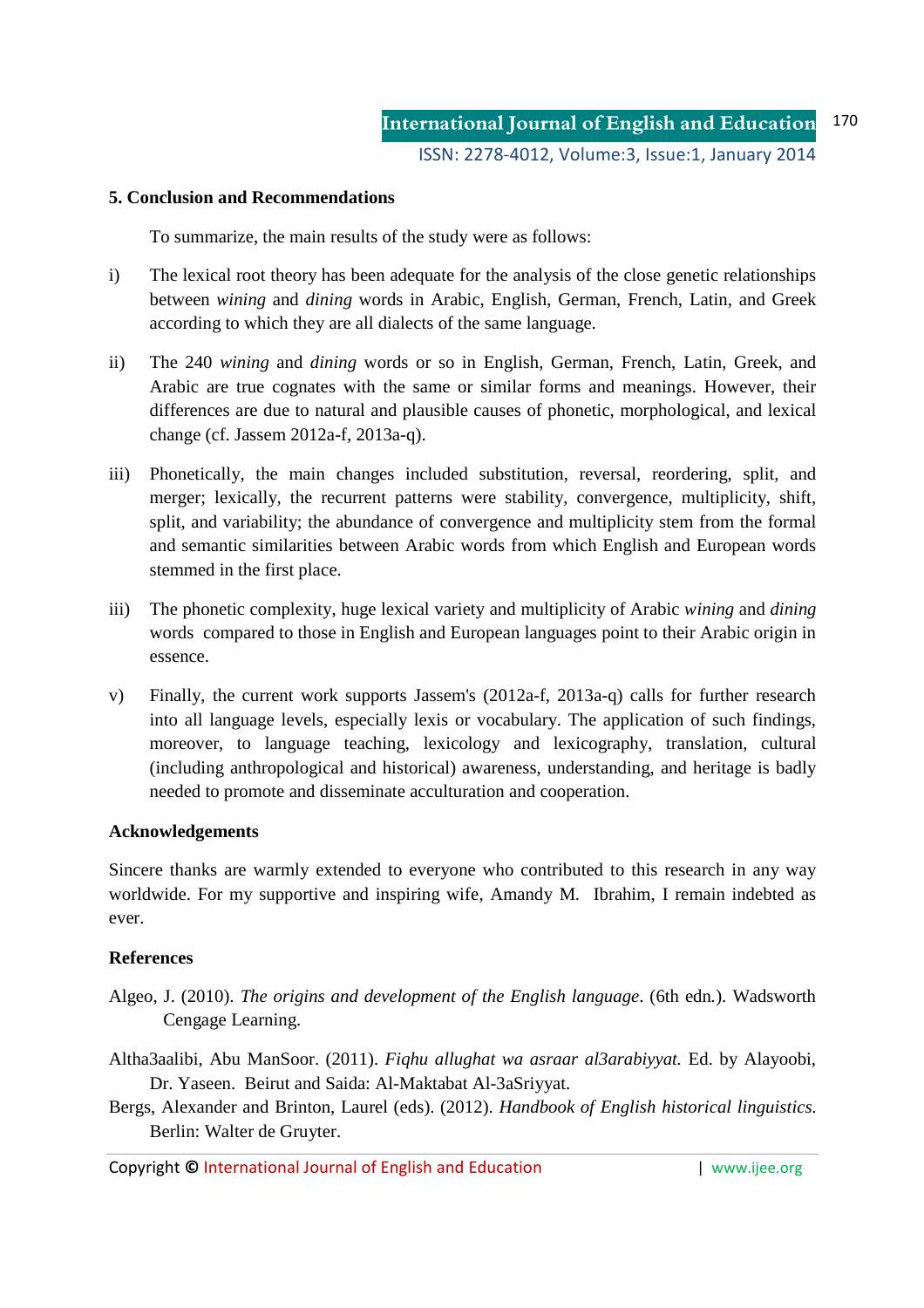- Campbell, L. (2006). *Historical linguistics: An introduction.* (2nd edn). Cambridge, Mass.: The MIT Press.
- Celce-Murcia, M. et al. (2010). *Teaching pronunciation: A course book and reference guide*. (2<sup>nd</sup> edn). Cambridge: Cambridge University Press.
- Crowley, T. (1997). *An Introduction to historical linguistics*. (3rd edn). Oxford: Oxford University Press.
- Crystal, D. (2010). *The Cambridge encyclopedia of language*. (3rd ed). Cambridge: Cambridge University Press.
- Harper, Douglas. (2012). *Online etymology dictionary*. Retrieved http://www.etymonline.com (November 12, 2013).
- Ibn Manzoor, Abi Alfadl Almisri. (2013). *Lisan al3arab*. Beirut: Dar Sadir. Retrieved http://www.lisan.com (November 10, 2013).
- Ibn Seedah, Ali bin Ismail. (1996). *AlmukhaSSaS*. Beirut: Daar I2ya Alturath Al3arabi and Muassasat Altareekh al3arabi.
- Jassem, Zaidan Ali. (1987). *Phonological variation and change in immigrant speech: A sociolinguistic study of a 1967 Arab-Israeli war immigrant speech community in Damascus, Syria*. PhD Thesis, Durham University, UK. Retrieved http://etheses.dur.ac.uk/1682/1/1682.pdf (November 11, 2013).

\_\_\_\_\_\_\_. (1993). *Dirasa fi 3ilmi allugha al-ijtima3i: Bahth lughawi Sauti ijtima3i fi allahajat al3arabia alshamia muqaranatan ma3a alingleeziyya wa ghairiha*. Kuala Lumpur: Pustaka Antara. Retrieved http://www.academia.edu (November 12, 2013).

\_\_\_\_\_\_\_. (1994a). *Impact of the Arab-Israeli wars on language and social change in the Arab world: The case of Syrian Arabic.* Kuala Lumpur: Pustaka Antara.

\_\_\_\_\_\_\_\_. (1994b). *Lectures in English and Arabic sociolinguistics, 2 Vols*. Kuala Lumpur: Pustaka Antara.

\_\_\_\_\_\_\_\_. (2012a). The Arabic origins of numeral words in English and European languages. *International Journal of Linguistics 4 (3)*, 225-41. URL: http://dx.doi.org/10.5296/ijl.v4i3.1276

\_\_\_\_\_\_\_\_. (2012b). The Arabic origins of common religious terms in English: A lexical root theory approach. *International Journal of Applied Linguistics and English Literature 1 (6)*, 59-71. URL: http://dx.doi.org/10.7575/ijalel.v.1n.6p.59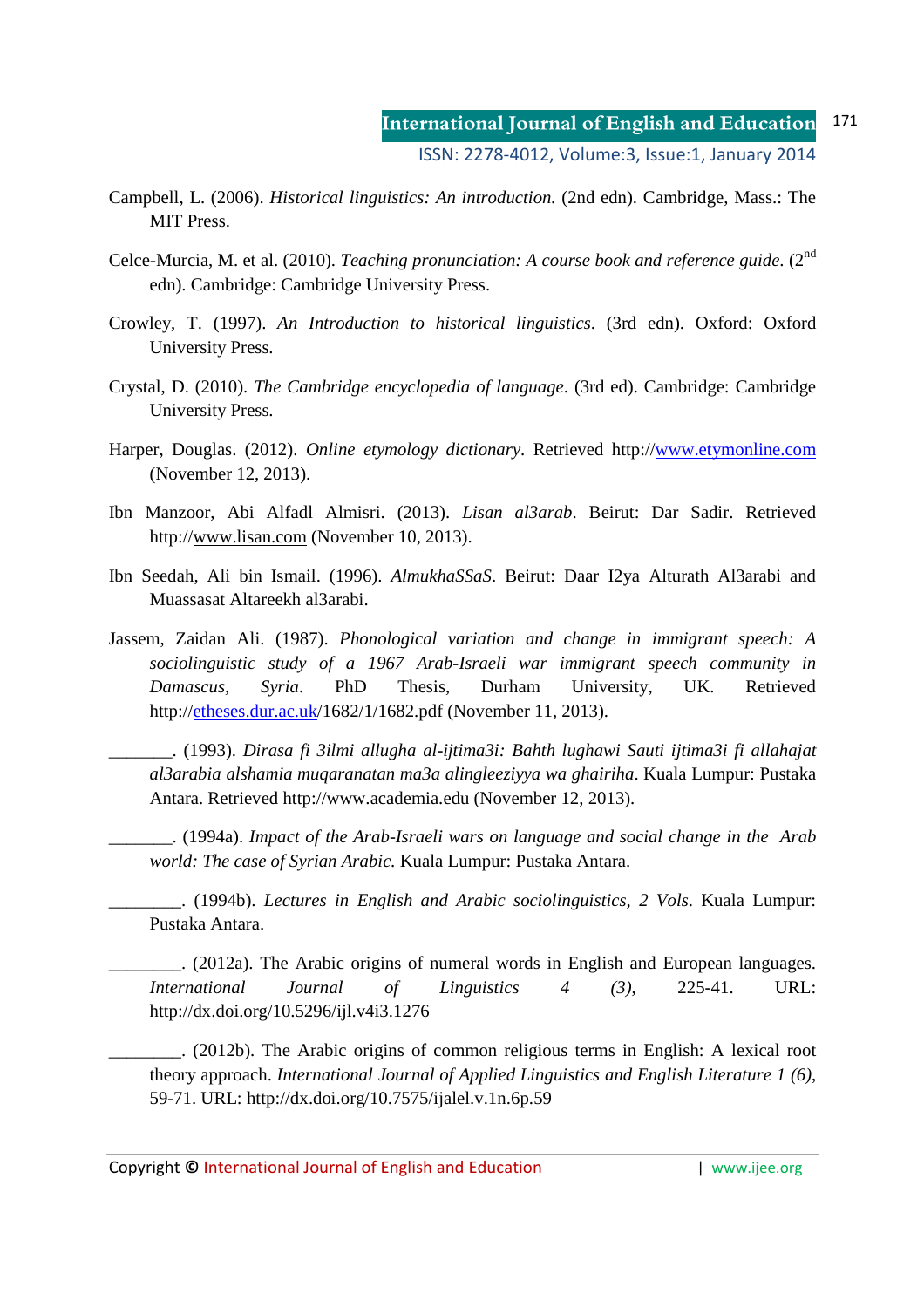# **International Journal of English and Education** 172

ISSN: 2278-4012, Volume:3, Issue:1, January 2014

\_\_\_\_\_\_\_\_. (2012c). The Arabic origins of English pronouns: A lexical root theory approach. *International Journal of Linguistics 4 (4)*, 83-103. URL: http://dx.doi.org/10.5296/ijl.v4i4.227.

\_\_\_\_\_\_\_\_. (2012d). The Arabic origins of determiners in English and European languages: A lexical root theory approach. *Language in India 12 (11)*, 323-359*.* URL: http://www.languageinindia.com.

\_\_\_\_\_\_\_\_. (2012e). The Arabic Origins of Verb ''To Be'' in English, German, and French: A Lexical Root Theory Approach. *International Journal of Applied Linguistics and English Literature 1 (7)*, 185-196. URL: http://dx.doi.org/10.7575/ijalel.v.1n.7p.185*.* 

\_\_\_\_\_\_\_\_. (2012f). The Arabic origins of number and gender markers in English, German, French, and Latin: a lexical root theory approach. *Language in India 12 (12)*, 89-119*.* URL: http://www.languageinindia.com.

\_\_\_\_\_\_\_\_. (2013a). The Arabic origins of derivational morphemes in English, German, and French: A lexical root theory approach. *Language in India 13 (1)*, 48-72*.* URL: http://www.languageinindia.com.

\_\_\_\_\_\_\_\_. (2013b). The Arabic origins of negative particles in English, German, and French: A lexical root theory approach. *Language in India 13 (1)*, 234-48*.* URL: http://www.languageinindia.com.

\_\_\_\_\_\_\_\_. (2013c). The English, German, and French cognates of Arabic back consonants: A lexical root theory approach. *International Journal of English and Education 2 (2)*: 108- 128*.* URL: http://www.ijee.org.

\_\_\_\_\_\_\_\_. (2013d). The Arabic origins of "water and sea" terms in English, German, and French: A lexical root theory approach. *Language in India 13 (2)*: 126-151. URL: http://www.languageinindia.com.

\_\_\_\_\_\_\_\_. (2013e). The Arabic origins of "air and fire" terms in English, German, and French: A lexical root theory approach. *Language in India 13 (3)*: 631-651. URL: http://www.languageinindia.com.

\_\_\_\_\_\_\_\_. (2013f). The Arabic origins of "celestial and terrestrial" terms in English, German, and French: A lexical root theory approach. *International Journal of English and Education 2 (2)*: 323-345*.* URL: http://www.ijee.org.

\_\_\_\_\_\_\_\_. (2013g). The Arabic origins of "animal" terms in English and European languages: A lexical root theory approach. *Language in India 13 (4)*: 68-106. URL: http://www.languageinindia.com.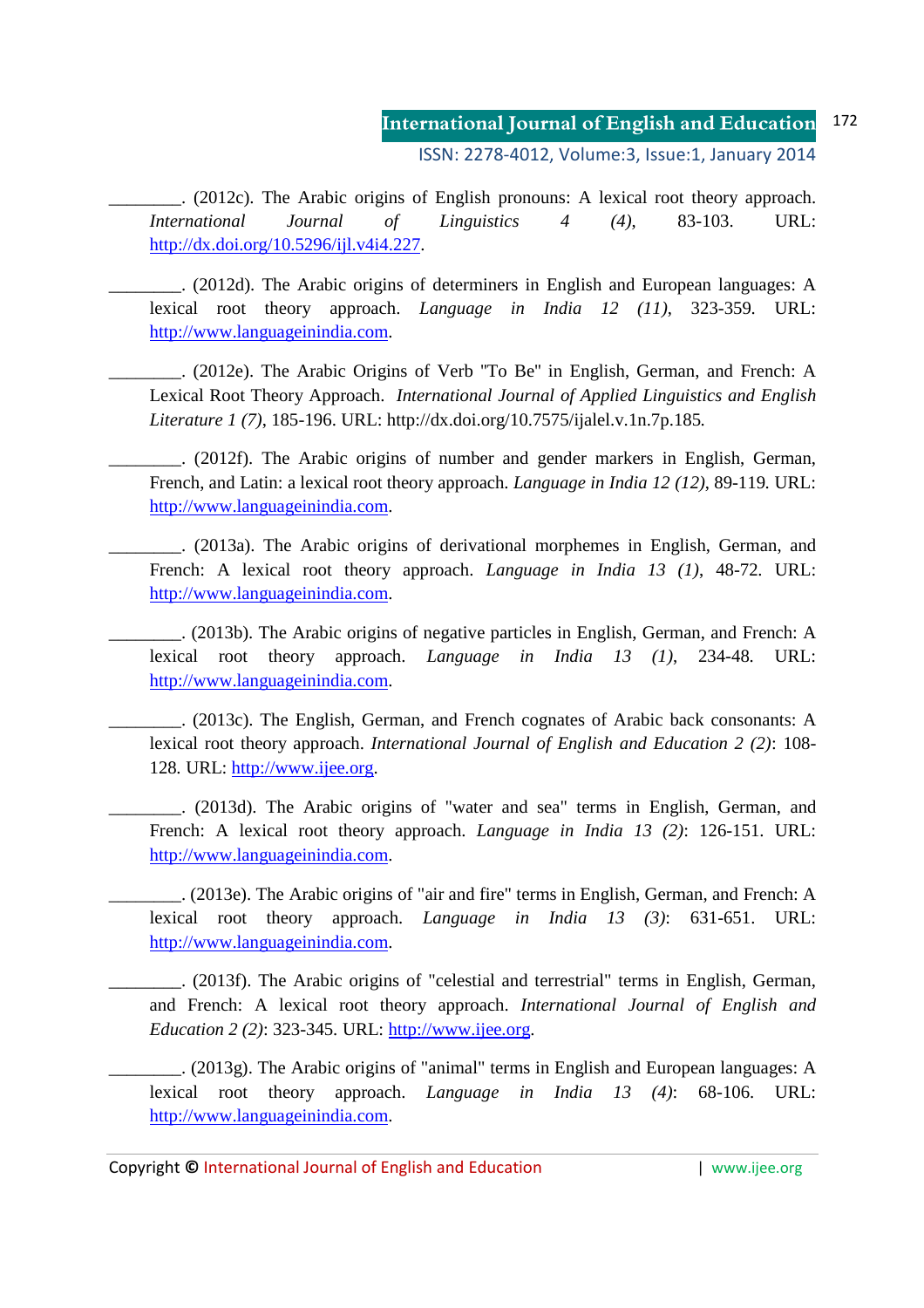#### **International Journal of English and Education** ISSN: 2278-4012, Volume:3, Issue:1, January 2014 173

\_\_\_\_\_\_\_\_. (2013h). The Arabic origins of "body part" terms in English and European languages: A lexical root theory approach. *International Journal of Current Applied Linguistics and English Literature (1)*. URL: http://www.bretj.com

\_\_\_\_\_\_\_\_. (2013i). The Arabic origins of "speech and writing" terms in English and European languages: A lexical root theory approach. *Language in India 13 (5)*: 108-159. URL: http://www.languageinindia.com.

\_\_\_\_\_\_\_\_. (2013j). The Arabic origins of "time words" in English and European languages: A lexical root theory approach. *Language in India 13 (6)*: 274-97. URL: http://www.languageinindia.com.

\_\_\_\_\_\_\_\_. (2013k). The Arabic origins of "family words" in English and European languages: A lexical root theory approach. *International Journal of English and Education 2 (3)*: 261-77. URL: http://www.ijee.org.

\_\_\_\_\_\_\_\_. (2013l). The Arabic origins of "personal pronouns words" in English, German, and French: A lexical root theory approach (In Arabic).  $8^{th}$  *International Conference of Arabic Speech Renewal, Imam Bonjul University, Indonesia, 28-31 August 2013.* URL: http://www.ijee.org.

\_\_\_\_\_\_\_\_. (2013m). The Arabic origins of "cutting and breaking words" in English and European languages: A lexical root theory approach. *Research Journal of English Language and Literature 1 (2)*: 155-68*.* URL: http://rjelal.com.

\_\_\_\_\_\_\_\_. (2013n). The Arabic origins of "movement and action words" in English and European languages: A lexical root theory approach. *Research Journal of English Language and Literature 1 (3):* 187-202*.* URL: http://rjelal.com.

\_\_\_\_\_\_\_\_. (2013o). The Arabic origins of "perceptual and sensual words" in English and European languages: A lexical root theory approach. *Research Journal of English Language and Literature 1 (4): 212-24.* URL: http://rjelal.com.

\_\_\_\_\_\_\_\_. (2013p). The Arabic origins of "cognitive and mental words" in English and European languages: A lexical root theory approach. *International Journal of English and Education 2 (4)*: 65-83. URL: http://www.ijee.org.

\_\_\_\_\_\_\_\_. (2013q). The Arabic origins of "love and sexual words" in English and European languages: A lexical root theory approach. *International Journal of Language and Linguistics 1 (4)*: 97-114. URL: http://www.ijll.org.